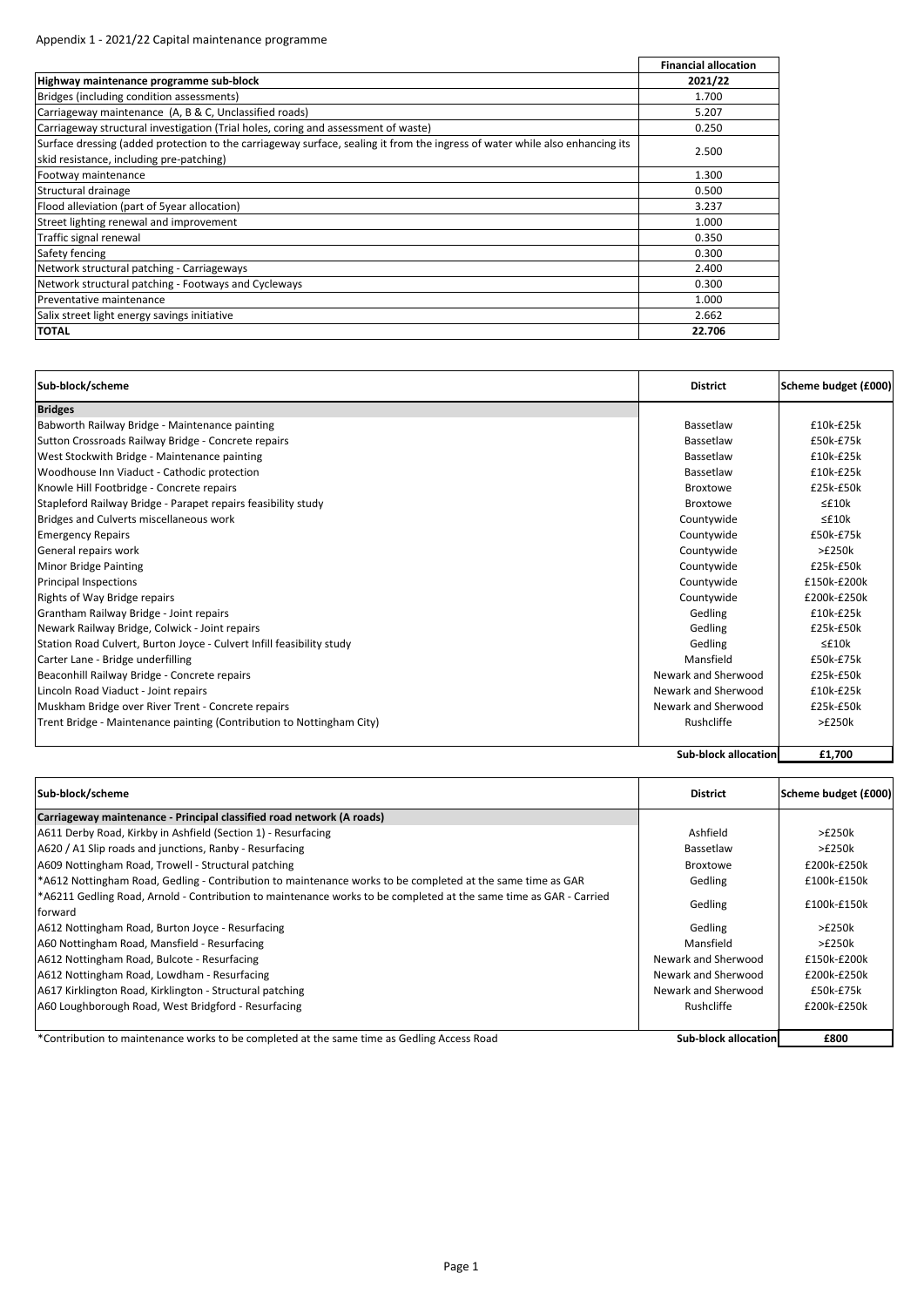| Sub-block/scheme                                                                                                   | <b>District</b>             | Scheme budget (£000) |
|--------------------------------------------------------------------------------------------------------------------|-----------------------------|----------------------|
| Carriageway maintenance - Non-principal classified road network (B & C roads)                                      |                             |                      |
| B6019 Kirkby Lane / Pinxton Lane, Kirkby in Ashfield - Structural patching                                         | Ashfield                    | £100k-£150k          |
| C147 Chesterfield Road, Huthwaite - Resurfacing - Carried forward                                                  | Ashfield                    | £100k-£150k          |
| C151 Pinxton Lane, Fulwood, Sutton in Ashfield - Resurfacing                                                       | Ashfield                    | £50k-£75k            |
| C7 Main Street, North Leverton - Resurfacing                                                                       | Bassetlaw                   | £200k-£250k          |
| B6003 Church Street, Stapleford - Resurfacing                                                                      | <b>Broxtowe</b>             | £100k-£150k          |
| C162 Moorbridge Lane, Stapleford - Resurfacing                                                                     | <b>Broxtowe</b>             | £100k-£150k          |
| *B684 Plains Road, Mapperley - Contribution to maintenance works to be completed at the same time as GAR - Carried | Gedling                     | £100k-£150k          |
| forward                                                                                                            |                             |                      |
| B684 Plains Road, Mapperley - Resurfacing                                                                          | Gedling                     | >£250k               |
| C166 Westdale Lane, Carlton - Resurfacing                                                                          | Gedling                     | £200k-£250k          |
| C141 Berry Hill Lane, Mansfield - Resurfacing                                                                      | Mansfield                   | >E250k               |
| B6030 Mansfield Road, Clipstone - Resurfacing                                                                      | Newark and Sherwood         | £200k-£250k          |
| C3 Friary Road, Newark on Trent - Resurfacing                                                                      | Newark and Sherwood         | £100k-£150k          |
| C32 Easthorpe, Southwell - Resurfacing                                                                             | Newark and Sherwood         | £100k-£150k          |
| C28 Bingham Road, Langar - Structural patching                                                                     | Rushcliffe                  | £200k-£250k          |
| C43 Shelford Road, Radcliffe on Trent - Resurfacing                                                                | Rushcliffe                  | >E250k               |
|                                                                                                                    |                             |                      |
| *Contribution to maintenance works to be completed at the same time as Gedling Access Road                         | <b>Sub-block allocation</b> | £2,200               |

| Sub-block/scheme                                                                  | <b>District</b>             | Scheme budget (£000) |
|-----------------------------------------------------------------------------------|-----------------------------|----------------------|
| Carriageway maintenance - Unclassified road network                               |                             |                      |
| Brierley Cottages, Sutton in Ashfield - Resurfacing                               | Ashfield                    | £25k-£50k            |
| Hartley Road, Kirkby in Ashfield - Resurfacing - Part                             | Ashfield                    | £75k-£100k           |
| Lime Avenue, Huthwaite - Resurfacing                                              | Ashfield                    | £50k-£75k            |
| North Street, Sutton in Ashfield - Resurfacing - Carried forward                  | Ashfield                    | £50k-£75k            |
| Sherwood Rise, Kirkby in Ashfield - Resurfacing                                   | Ashfield                    | £50k-£75k            |
| Darrel Road, Retford - Resurfacing                                                | Bassetlaw                   | £25k-£50k            |
| Mill Lane, Normanton on Trent - Resurfacing - Part - Carried forward              | Bassetlaw                   | £50k-£75k            |
| Plantation Hill, Worksop (Phase 3) - Resurfacing                                  | Bassetlaw                   | £75k-£100k           |
| Rutland Drive, Harworth - Resurfacing                                             | Bassetlaw                   | £10k-£25k            |
| Sandrock Road, Harworth - Resurfacing                                             | Bassetlaw                   | £100k-£150k          |
| Addison Villas, Eastwood - Resurfacing                                            | <b>Broxtowe</b>             | £25k-£50k            |
| Alandene Avenue, Watnall - Resurfacing                                            | <b>Broxtowe</b>             | £25k-£50k            |
| Bailey Grove Road, Eastwood - Resurfacing                                         | <b>Broxtowe</b>             | £25k-£50k            |
| Bramcote Road, Beeston - Resurfacing - Part                                       | <b>Broxtowe</b>             | £50k-£75k            |
| Great Northern Road, Eastwood - Resurfacing                                       | <b>Broxtowe</b>             | £25k-£50k            |
| Henry Road, Beeston - Resurfacing                                                 | <b>Broxtowe</b>             | £50k-£75k            |
| Maple Avenue, Beeston - Rekerbing - Carried forward                               | <b>Broxtowe</b>             | £100k-£150k          |
| Belvoir Road, Netherfield - Resurfacing - Carried forward                         | Gedling                     | £25k-£50k            |
| Bestwood Lodge Drive - Contribution to resurfacing                                | Gedling                     | £25k-£50k            |
| Clumber Avenue, Netherfield - Resurfacing - Carried forward                       | Gedling                     | £25k-£50k            |
| Garnet Street, Netherfield - Resurfacing - Carried forward                        | Gedling                     | £25k-£50k            |
| Park Road East, Calverton (Phase 1) - Resurfacing                                 | Gedling                     | £200k-£250k          |
| Surgeys Lane, Arnold - Resurfacing                                                | Gedling                     | £200k-£250k          |
| Birkland Avenue, Mansfield Woodhouse - Resurfacing - Part                         | Mansfield                   | £75k-£100k           |
| Oxford Street, Mansfield Woodhouse - Resurfacing - Part                           | Mansfield                   | £25k-£50k            |
| Titchfield Avenue, Mansfield Woodhouse (Includes Portland Crescent) - Resurfacing | Mansfield                   | £100k-£150k          |
| Arnold Avenue, Southwell - Resurfacing                                            | Newark and Sherwood         | £25k-£50k            |
| Drinsey Nook Lane, Drinsey Nook, Thorney - Retread                                | Newark and Sherwood         | £100k-£150k          |
| Harewood Avenue, Newark (Phase 2) - Resurfacing                                   | Newark and Sherwood         | £200k-£250k          |
| Old Hall Gardens, Coddington - Resurfacing                                        | Newark and Sherwood         | £75k-£100k           |
| Walesby Lane, Ollerton (Phase 1) - Resurfacing                                    | Newark and Sherwood         | £200k-£250k          |
| Walesby Lane, Ollerton (Phase 2) - Resurfacing                                    | Newark and Sherwood         | £100k-£150k          |
| Washtub Lane, South Scarle - Resurfacing                                          | Newark and Sherwood         | £25k-£50k            |
| Asher Lane, Ruddington - Resurfacing - Carried forward                            | Rushcliffe                  | £25k-£50k            |
| Canberra Crescent, West Bridgford - Resurfacing                                   | Rushcliffe                  | £50k-£75k            |
| Glebe Lane, Radcliffe on Trent - Resurfacing                                      | Rushcliffe                  | £25k-£50k            |
| Gordon Road, West Bridgford - Resurfacing - Part                                  | Rushcliffe                  | £200k-£250k          |
| Haddon Road, West Bridgford - Resurfacing                                         | Rushcliffe                  | £25k-£50k            |
|                                                                                   | <b>Sub-block allocation</b> | £2,207               |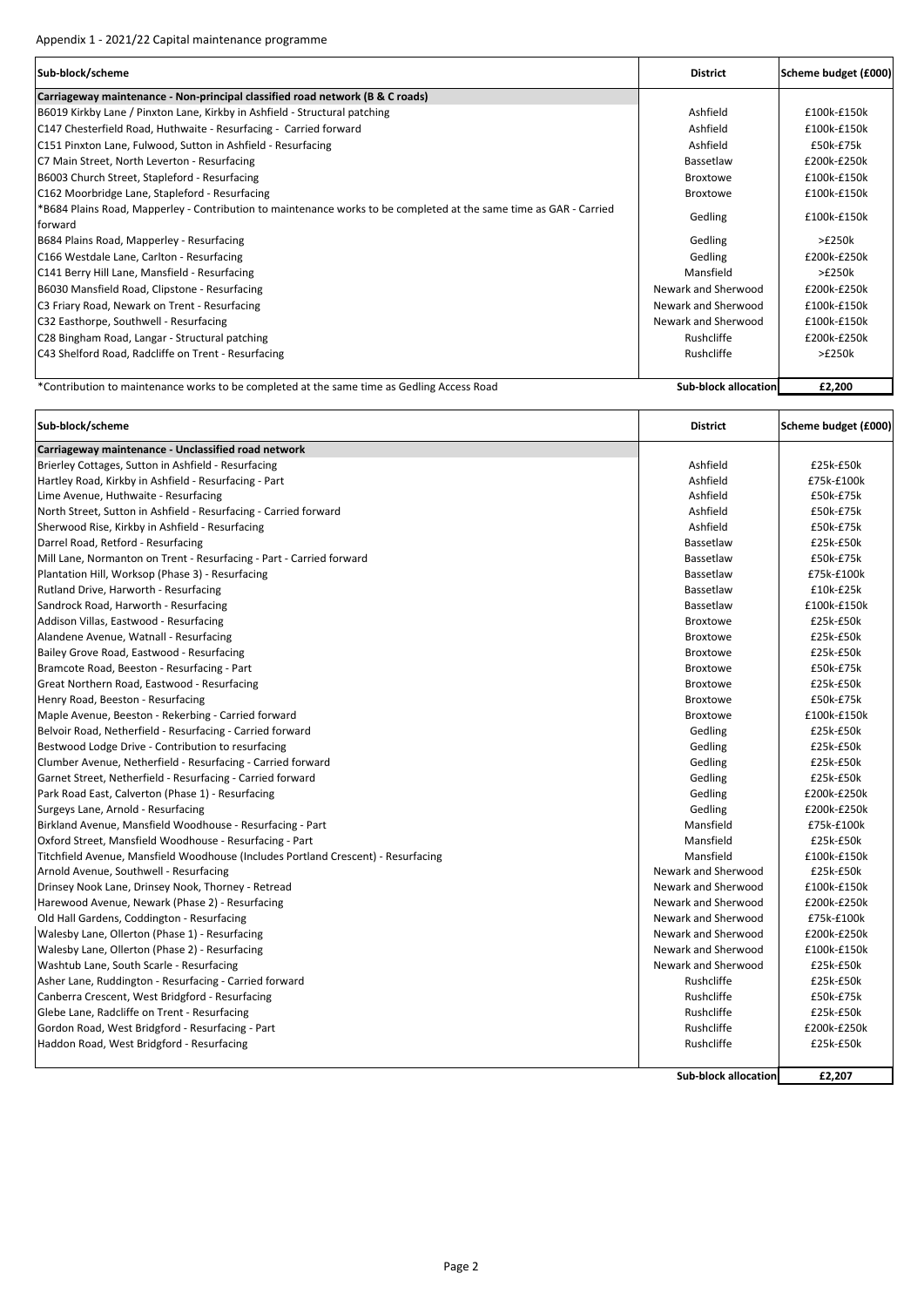## Appendix 1 ‐ 2021/22 Capital maintenance programme

| Sub-block/scheme                                                                   | <b>District</b>     | Scheme budget (£000) |
|------------------------------------------------------------------------------------|---------------------|----------------------|
| <b>Footway maintenance</b>                                                         |                     |                      |
| Gladstone Street, Kirkby in Ashfield - Resurfacing                                 | Ashfield            | £75k-£100k           |
| Penhale Drive, Hucknall - Resurfacing                                              | Ashfield            | £50k-£75k            |
| A631 Flood Road, Beckingham (Phase 3) - Resurfacing and sheet piling reinforcement | Bassetlaw           | £50k-£75k            |
| Boughton Road, Rhodesia - Resurfacing                                              | Bassetlaw           | £100k-£150k          |
| Royds Crescent, Rhodesia - Resurfacing                                             | Bassetlaw           | £100k-£150k          |
| Allison Gardens, Chilwell (Phase 2) - Resurfacing                                  | <b>Broxtowe</b>     | £50k-£75k            |
| Coppice Road, Arnold - Resurfacing - Part                                          | Gedling             | £25k-£50k            |
| Nottingham Road, Daybrook - Resurfacing - Part - Shared use Footpath and Cycleway  | Gedling             | £25k-£50k            |
| Rushcliffe Avenue, Carlton - Resurfacing - Carried forward                         | Gedling             | £50k-£75k            |
| Stainsby Drive, Mansfield - Resurfacing - Carried forward                          | Mansfield           | £50k-£75k            |
| Churchfield Drive, Rainworth - Resurfacing                                         | Newark and Sherwood | £75k-£100k           |
| Fairway, Newark - Resurfacing - Resurfacing                                        | Newark and Sherwood | £75k-£100k           |
| Peebles Road, Newark - Resurfacing                                                 | Newark and Sherwood | £50k-£75k            |
| Riverside Road, Newark (Phase 2) - Resurfacing                                     | Newark and Sherwood | £75k-£100k           |
| Beckside, Gamston - Resurfacing - Part - Carried forward                           | Rushcliffe          | >£250k               |
| Cambridge Road, West Bridgford - Resurfacing                                       | Rushcliffe          | £75k-£100k           |
| Glebe Lane, Radcliffe on Trent - Resurfacing                                       | Rushcliffe          | £10k-£25k            |
| Trentside, Lady Bay - Resurfacing - Part                                           | Rushcliffe          | £50k-£75k            |
|                                                                                    |                     |                      |

**Sub‐block allocation £1,300**

| Sub-block/scheme                                                                                                                                                                                                                                                                                                                                                                    | <b>District</b>             | Scheme budget (£000) |
|-------------------------------------------------------------------------------------------------------------------------------------------------------------------------------------------------------------------------------------------------------------------------------------------------------------------------------------------------------------------------------------|-----------------------------|----------------------|
| <b>Drainage</b><br>Detailed works programme is under development. It is proposed that the majority of this funding will be utilised to<br>undertake discrete lengths of drainage replacement where systems have failed and there are known capacity issues.<br>Provide new gully and offlet at known ponding locations and improve the existing drainage infrastructure countywide. |                             |                      |
|                                                                                                                                                                                                                                                                                                                                                                                     | <b>Sub-block allocation</b> | £500                 |

| Sub-block/scheme                                                                                                             | <b>District</b>            | Scheme budget (£000) |
|------------------------------------------------------------------------------------------------------------------------------|----------------------------|----------------------|
| Surface dressing (added protection to the carriageway surface, sealing it from the ingress of water while also enhancing its |                            |                      |
| skid resistance, including pre-patching)                                                                                     |                            |                      |
| A611 Derby Road, Kirkby in Ashfield - Surface Dressing                                                                       | Ashfield                   | £75k-£100k           |
| Edmond Grove, Hucknall - Micro Asphalt                                                                                       | Ashfield                   | £25k-£50k            |
| Hugesson Avenue, Hucknall - Micro Asphalt                                                                                    | Ashfield                   | £25k-£50k            |
| Oak Tree Close, Hucknall - Micro Asphalt                                                                                     | Ashfield                   | $\leq$ £10 $k$       |
| Oakenhall Avenue, Hucknall - Micro Asphalt                                                                                   | Ashfield                   | £25k-£50k            |
| Roughs Wood Lane, Hucknall - Micro Asphalt                                                                                   | Ashfield                   | £10k-£25k            |
| Woodlands Farm Close, Hucknall - Micro Asphalt                                                                               | Ashfield                   | $\leq$ £10 $k$       |
| Woodlands Grove, Hucknall - Micro Asphalt                                                                                    | Ashfield                   | $\leq$ £10 $k$       |
| A616 Creswell Road, Cuckney - Structural patching                                                                            | Bassetlaw                  | >£250k               |
| B1403 Walkeringham Road / Fountain Hill Road / Gringley Road, (Gringley to Misterton) - Structural patching                  | Bassetlaw                  | £100k-£150k          |
| C77 Polly Taylor's Road, High Marnham - Structural patching                                                                  | Bassetlaw                  | £100k-£150k          |
| C89 Springs Road, Misson - Structural patching - Carried forward                                                             | Bassetlaw                  | £10k-£25k            |
| Norfolk Avenue, Bircotes - Micro Asphalt - Carried forward                                                                   | Bassetlaw                  | $\leq$ £10 $k$       |
| Norfolk Grove, Bircotes - Micro Asphalt - Carried forward                                                                    | Bassetlaw                  | $\leq$ £10 $k$       |
| Norfolk Road, Bircotes - Micro Asphalt - Carried forward                                                                     | Bassetlaw                  | £10k-£25k            |
| Antill Street, Stapleford - Micro Asphalt                                                                                    | <b>Broxtowe</b>            | £10k-£25k            |
| Beauvale Rise, Eastwood - Micro Asphalt                                                                                      | Broxtowe                   | $\leq$ £10 $k$       |
| Broadgate Avenue, Beeston - Micro Asphalt                                                                                    | <b>Broxtowe</b>            | £10k-£25k            |
| Brookland Drive, Beeston - Micro Asphalt                                                                                     | <b>Broxtowe</b>            | £10k-£25k            |
| Cedar Avenue, Beeston - Micro Asphalt                                                                                        | <b>Broxtowe</b>            | £10k-£25k            |
| Cross Street, Eastwood - Micro Asphalt                                                                                       | <b>Broxtowe</b>            | $\leq$ £10 $k$       |
| Estwic Avenue, Eastwood - Micro Asphalt                                                                                      | <b>Broxtowe</b>            | $\leq$ £10 $k$       |
| Gwenbrook Avenue, Beeston - Micro Asphalt                                                                                    | <b>Broxtowe</b>            | £10k-£25k            |
| Lawrence Street, Stapleford - Micro Asphalt                                                                                  | <b>Broxtowe</b>            | $\leq$ £10 $k$       |
| Leslie Avenue, Beeston - Micro Asphalt                                                                                       | <b>Broxtowe</b>            | £10k-£25k            |
| Lyndale Road, Bramcote - Micro Asphalt                                                                                       | <b>Broxtowe</b>            | $\leq$ £10 $k$       |
| Marshall Drive, Bramcote - Micro Asphalt                                                                                     | <b>Broxtowe</b>            | £25k-£50k            |
| Misk View, Eastwood - Micro Asphalt                                                                                          | <b>Broxtowe</b>            | $\leq$ £10 $k$       |
| Moorfields Avenue, Eastwood - Micro Asphalt                                                                                  | <b>Broxtowe</b>            | £10k-£25k            |
| Norman Drive, Eastwood - Micro Asphalt                                                                                       | <b>Broxtowe</b>            | £10k-£25k            |
| Owlston Close, Eastwood - Micro Asphalt                                                                                      | <b>Broxtowe</b>            | £10k-£25k            |
| Seymour Road, Eastwood - Micro Asphalt                                                                                       | Broxtowe                   | £10k-£25k            |
| Sherwood Rise, Eastwood - Micro Asphalt                                                                                      | <b>Broxtowe</b>            | £10k-£25k            |
| Stanley Drive, Bramcote Micro Asphalt                                                                                        | <b>Broxtowe</b>            | £10k-£25k            |
| Sutton Court, Eastwood - Micro Asphalt                                                                                       | <b>Broxtowe</b>            | $\leq$ £10 $k$       |
| Vernon Avenue, Beeston - Micro Asphalt                                                                                       | <b>Broxtowe</b>            | $\leq$ £10 $k$       |
| Villa Street, Beeston - Micro Asphalt                                                                                        | <b>Broxtowe</b>            | $\leq$ £10 $k$       |
| Wollaton Crescent, Beeston - Micro Asphalt                                                                                   | <b>Broxtowe</b>            | $\leq$ £10 $k$       |
|                                                                                                                              |                            | £10k-£25k            |
| Woodside, Eastwood - Micro Asphalt<br>Albion Rise, Arnold - Micro Asphalt                                                    | <b>Broxtowe</b><br>Gedling | $\leq$ £10 $k$       |
| Page 3                                                                                                                       |                            |                      |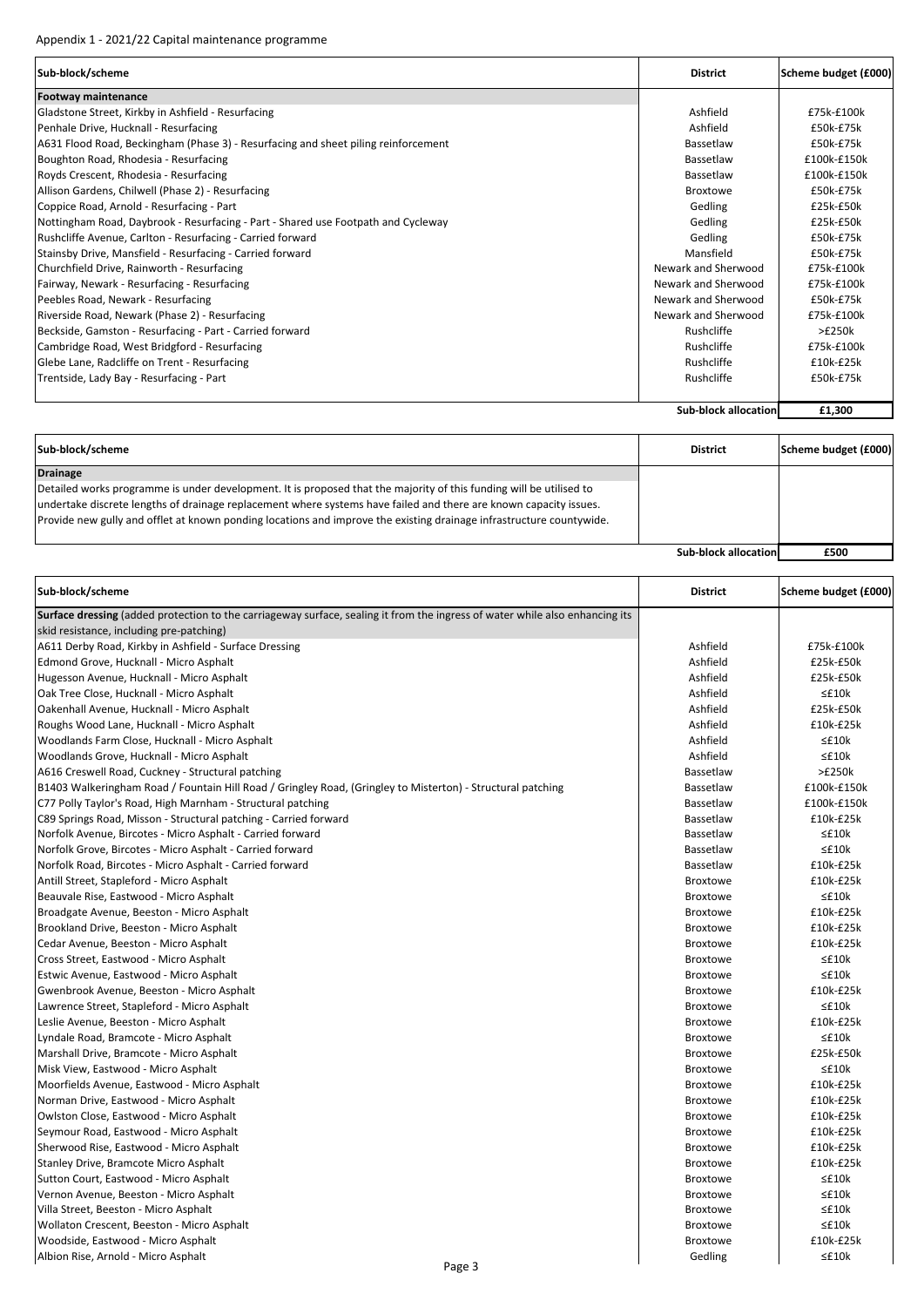## Appendix 1 ‐ 2021/22 Capital maintenance programme

| Sub-block/scheme<br>Flood risk management                                                                 | <b>District</b>             | Scheme budget (£000)        |
|-----------------------------------------------------------------------------------------------------------|-----------------------------|-----------------------------|
|                                                                                                           |                             |                             |
|                                                                                                           |                             |                             |
|                                                                                                           | <b>Sub-block allocation</b> | £2,500                      |
|                                                                                                           |                             |                             |
| Trenchard Close, Newton - Micro Asphalt                                                                   | Rushcliffe                  | £100k-£150k                 |
| Tomlinson Avenue, Gotham - Micro Asphalt                                                                  | Rushcliffe                  | $\leq$ £10 $k$              |
| The Green, Radcliffe on Trent - Micro Asphalt                                                             | Rushcliffe                  | $£10k-E25k$                 |
| Pygall Avenue, Gotham - Micro Asphalt                                                                     | Rushcliffe                  | $£10k-E25k$                 |
| Meadow End, Gotham - Micro Asphalt                                                                        | Rushcliffe                  | $\leq$ £10 $k$              |
| Manvers Road, West Bridgford - Micro Asphalt - Carried forward                                            | Rushcliffe                  | £10k-£25k                   |
| Mabel Grove, West Bridgford - Micro Asphalt                                                               | Rushcliffe                  | £10k-£25k                   |
| Kegworth Road, Gotham - Micro Asphalt<br>Loughborough Road (Service Road), West Bridgford - Micro Asphalt | Rushcliffe<br>Rushcliffe    | $\leq$ £10 $k$<br>£10k-£25k |
| Hall Drive, Gotham - Micro Asphalt                                                                        | Rushcliffe                  | £10k-£25k                   |
| Friar Walk, Newton - Micro Asphalt                                                                        | Rushcliffe                  | £10k-£25k                   |
| Fairway Crescent cul-de-sacs, Newton - Micro Asphalt                                                      | Rushcliffe                  | $\leq$ £10 $k$              |
| Dale Close, West Bridgford - Micro Asphalt                                                                | Rushcliffe                  | £25k-£50k                   |
| Clumber Road, West Bridgford - Micro Asphalt                                                              | Rushcliffe                  | £10k-£25k                   |
| C19 Tollerton Lane, Tollerton - Surface dressing                                                          | Rushcliffe                  | £100k-£150k                 |
| Woodside, Farnsfield - Micro Asphalt                                                                      | Newark and Sherwood         | ≤£10k                       |
| Woodland Close, Farnsfield - Micro Asphalt                                                                | Newark and Sherwood         | $\leq$ £10 $k$              |
| Woodhead Close, Edwinstowe - Micro Asphalt                                                                | Newark and Sherwood         | ≤£10k                       |
| The Markhams, Ollerton - Micro Asphalt                                                                    | Newark and Sherwood         | £50k-£75k                   |
| Pine Close, Newark - Micro Asphalt                                                                        | Newark and Sherwood         | $\leq$ £10 $k$              |
| Nursery Lane, Sutton on Trent - Micro Asphalt                                                             | Newark and Sherwood         | ≤£10k                       |
| Norman Avenue, Newark - Micro Asphalt                                                                     | Newark and Sherwood         | $£10k-E25k$                 |
| Milldale Road, Farnsfield - Micro Asphalt                                                                 | Newark and Sherwood         | $\leq$ £10 $k$              |
| Manners Road, Balderton - Micro Asphalt                                                                   | Newark and Sherwood         | £50k-£75k                   |
| Main Street, North Muskham - Structural patching                                                          | Newark and Sherwood         | £50k-£75k                   |
| Greenwood Close, Farnsfield - Micro Asphalt                                                               | Newark and Sherwood         | $\leq$ £10 $k$              |
| Greenvale, Farnsfield - Micro Asphalt                                                                     | Newark and Sherwood         | $\leq$ £10 $k$              |
| C32 Upton Road, Southwell - Surface dresssing                                                             | Newark and Sherwood         | £50k-£75k                   |
| Boy Lane, Edwinstowe - Micro Asphalt                                                                      | Newark and Sherwood         | £10k-£25k                   |
| B6325 Great North Road, South Muskham - Structural patching                                               | Newark and Sherwood         | £50k-£75k                   |
| A614 Old Rufford Road, Farnsfield - Surface dressing                                                      | Newark and Sherwood         | £100k-£150k                 |
| Wenslydale Close, Forest Town - Micro Asphalt                                                             | Mansfield                   | ≤£10k                       |
| Titchfield Street, Mansfield - Micro Asphalt                                                              | Mansfield                   | $£10k-E25k$                 |
| Thorpelands Avenue, Forest Town - Micro Asphalt - Part                                                    | Mansfield                   | £10k-£25k                   |
| Stainsby Drive, Mansfield - Micro Asphalt - Carried forward                                               | Mansfield                   | £10k-£25k                   |
| Oxclose Lane, Pleasley Hill - Micro Asphalt                                                               | Mansfield                   | $\leq$ £10 $k$              |
| Newtondale Avenue, Forest Town - Micro Asphalt                                                            | Mansfield                   | £10k-£25k                   |
| Kingsthorpe Close, Forest Town - Micro Asphalt                                                            | Mansfield                   | ≤£10k                       |
| Heath Avenue, Mansfield - Micro Asphalt - Carried forward                                                 | Mansfield                   | £10k-£25k                   |
| Hareholme Street, Mansfield - Micro Asphalt                                                               | Mansfield                   | ≤£10k                       |
| Cranmer Grove, Pleasley Hill - Micro Asphalt                                                              | Mansfield                   | $\leq$ £10 $k$              |
| C6 Netherfield Lane, Meden Vale - Surface dressing                                                        | Mansfield                   | £100k-£150k                 |
| Brackmills Close, Forest Town - Micro Asphalt                                                             | Mansfield                   | ≤£10k                       |
| Alport Place, Mansfield - Micro Asphalt - Carried forward                                                 | Mansfield                   | $\leq$ £10 $k$              |
| Allendale Way, Forest Town - Micro Asphalt                                                                | Mansfield                   | $\leq$ £10 $k$              |
| Winster Avenue, Ravenshead - Micro Asphalt                                                                | Gedling                     | £10k-£25k                   |
| The Birches, Ravenshead - Micro Asphalt                                                                   | Gedling                     | £10k-£25k                   |
| Sunbury Gardens, Arnold - Micro Asphalt                                                                   | Gedling                     | $\leq$ £10 $k$              |
| Highfield Close, Ravenshead - Micro Asphalt                                                               | Gedling                     | $\leq$ £10 $k$              |
| Grenville Rise, Arnold - Micro Asphalt                                                                    | Gedling                     | $\leq$ £10 $k$              |
| Caroline Close, Ravenshead - Micro Asphalt                                                                | Gedling                     | ≤£10k                       |
| B683 Moor Road, Papplewick - Site B - Structural patching for future surface dressing                     | Gedling                     | £50k-£75k                   |
| B683 Moor Road, Papplewick - Site A - Structural patching for future surface dressing                     | Gedling                     | £100k-£150k                 |

**Sub‐block allocation £900**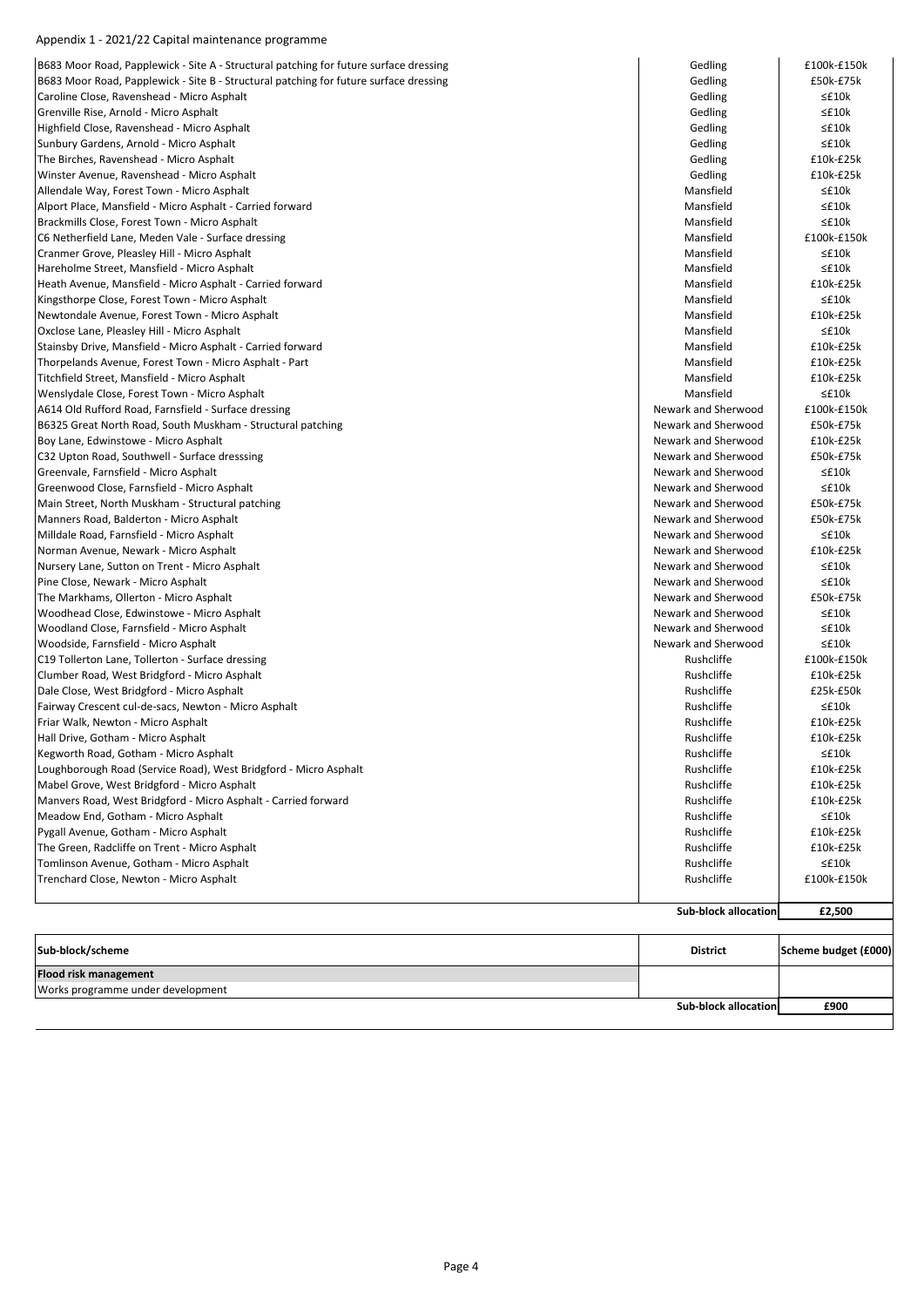| Sub-block/scheme                                        | <b>District</b>             | Scheme budget (£000) |
|---------------------------------------------------------|-----------------------------|----------------------|
| Street lighting replacement/upgrades                    |                             |                      |
| Brookdale Road, Sutton in Ashfield - Column replacement | Ashfield                    | $\leq$ £10 $k$       |
| Crampton Close, Sutton in Ashfield - Column replacement | Ashfield                    | $\leq$ £10 $k$       |
| Foxhill Close, Sutton in Ashfield - Column replacement  | Ashfield                    | $\leq$ £10 $k$       |
| Grove Road, Sutton in Ashfield - Column replacement     | Ashfield                    | $\leq$ £10 $k$       |
| Parkway, Sutton in Ashfield - Column replacement        | Ashfield                    | $\leq$ £10 $k$       |
| Rowan Croft, Huthwaite - Column replacement             | Ashfield                    | $\leq$ £10 $k$       |
| Siddals Drive, Sutton in Ashfield - Column replacement  | Ashfield                    | £25k-£50k            |
| Wenham Lane, Huthwaite - Column replacement             | Ashfield                    | $\leq$ £10 $k$       |
| Windsor Avenue, Sutton in Ashfield - Column replacement | Ashfield                    | $\leq$ £10 $k$       |
| Woodland Avenue, Huthwaite - Column replacement         | Ashfield                    | $\leq$ £10 $k$       |
| Claylands, Worksop - Column replacement                 | Bassetlaw                   | £75k-£100k           |
| London Road, Retford - Column replacement               | Bassetlaw                   | £25k-£50k            |
| Main Road, Watnall - Column replacement                 | <b>Broxtowe</b>             | £25k-£50k            |
| Moorbridge Lane, Stapleford - Column replacement        | <b>Broxtowe</b>             | £75k-£100k           |
| Pasture Road, Stapleford - Column replacement           | <b>Broxtowe</b>             | £10k-£25k            |
| Watnall Road, Watnall - Column replacement              | <b>Broxtowe</b>             | £25k-£50k            |
| Chestnut Avenue, Ravenshead - Column replacement        | Gedling                     | £10k-£25k            |
| Fern Avenue, Ravenshead - Column replacement            | Gedling                     | $\leq$ f10 $k$       |
| Berry Hill Lane, Mansfield - Column replacement         | Mansfield                   | £50k-£75k            |
| North Gate, Newark                                      | Newark and Sherwood         | £25k-£50k            |
| Sherwood Avenue, Newark                                 | Newark and Sherwood         | £25k-£50k            |
| <b>Reserve Schemes</b>                                  |                             |                      |
| Stapleford Lane, Toton - Column replacement             | <b>Broxtowe</b>             | £25k-£50k            |
| A612 Nottingham Road, Burton Joyce - Column replacement | Gedling                     | £75k-£100k           |
| Appleton Gate, Newark - Column replacement              | Newark and Sherwood         | £25k-£50k            |
|                                                         | <b>Sub-block allocation</b> | £1,000               |

| Sub-block/scheme                                             | <b>District</b>       | Scheme budget (£000) |
|--------------------------------------------------------------|-----------------------|----------------------|
| Street lighting energy saving initiative<br>Lantern upgrades | Gedling / Rushcliffe  | >E250k               |
|                                                              | Sub -block allocation | £2,662               |

| Sub-block/scheme                                         | <b>District</b>      | Scheme budget (£000) |
|----------------------------------------------------------|----------------------|----------------------|
| Traffic signal renewal                                   |                      |                      |
| Spa Lane Crossing, Retford                               | Bassetlaw            | £25k-£50k            |
| Nottingham Road / Barton Lane / Swiney Way, Attenborough | Broxtowe             | £100k-£150k          |
| Nottingham Road / High Road, Toton                       | Broxtowe             | £75k-£100k           |
| Nottingham Road / Arnot Hill Road, Arnold                | Gedling              | $£100k - £150k$      |
|                                                          |                      |                      |
|                                                          | Sub-block allocation | £350                 |

| Sub-block/scheme                                           | <b>District</b>             | Scheme budget (£000) |
|------------------------------------------------------------|-----------------------------|----------------------|
| <b>Safety fencing</b><br>Works programme developed in year | Countywide                  |                      |
|                                                            | <b>Sub-block allocation</b> | £300                 |

| Sub-block/scheme                                           | <b>District</b>             | Scheme budget (£000) |
|------------------------------------------------------------|-----------------------------|----------------------|
| Network structural patching                                |                             |                      |
| Works programme developed in year - Carriageway            | Countywide                  |                      |
| Works programme developed in year - Footways and Cycleways | Countywide                  |                      |
|                                                            |                             |                      |
|                                                            | <b>Sub-block allocation</b> | £2.700               |

| Sub-block/scheme                  | <b>District</b>      | Scheme budget (£000) |
|-----------------------------------|----------------------|----------------------|
| <b>Preventative maintenance</b>   | Countywide           |                      |
| Works programme developed in year |                      |                      |
|                                   |                      |                      |
|                                   | Sub-block allocation | £1,000               |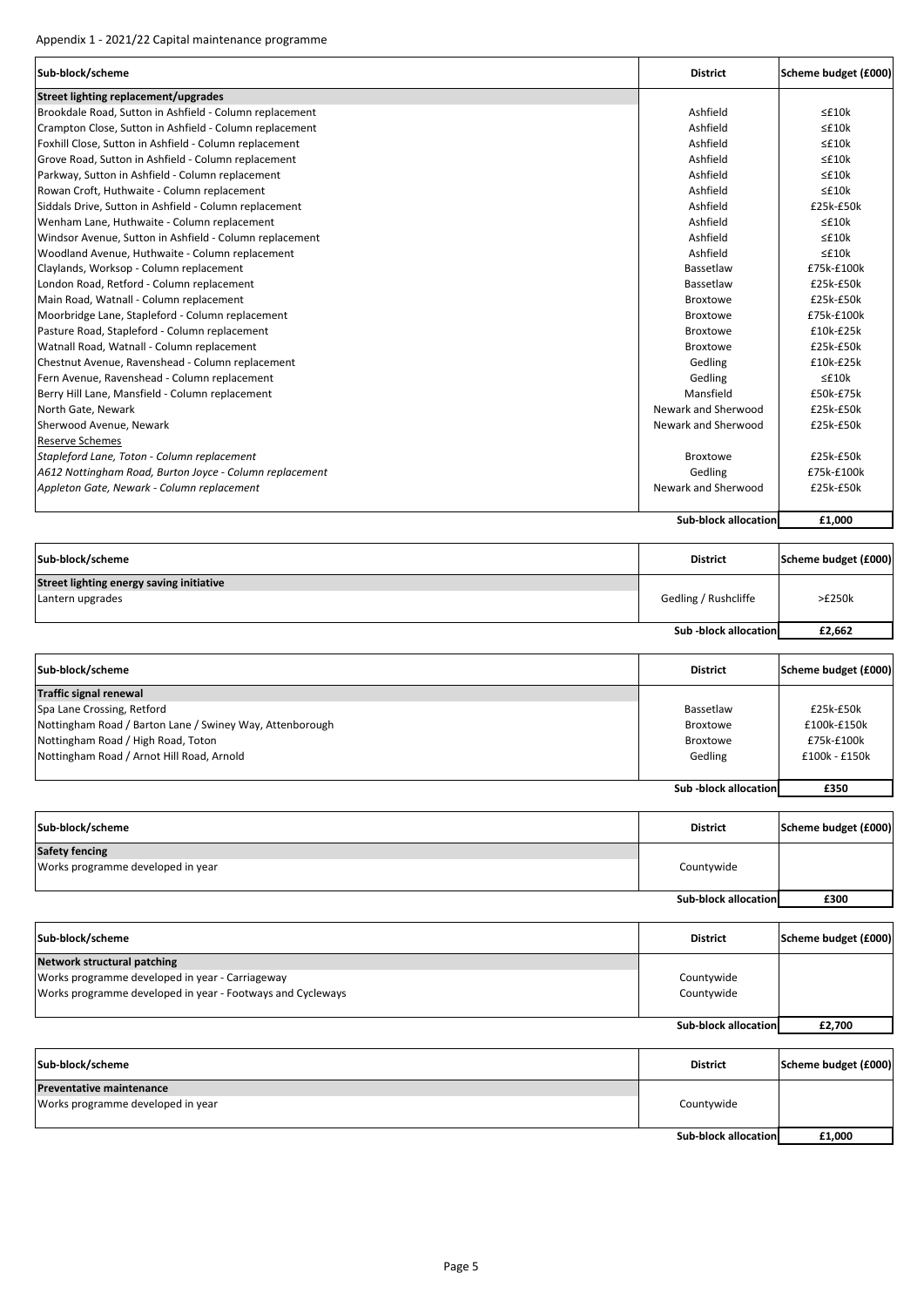|                                                                                                                                       | <b>Funding</b> |
|---------------------------------------------------------------------------------------------------------------------------------------|----------------|
|                                                                                                                                       | allocation     |
| Integrated transport programme sub-block                                                                                              | 2020/21 (£m)   |
| Access to local facilities (e.g. footway improvements and new crossings)                                                              | 1.350          |
| Bus improvements (e.g. bus stop infrastructure and bus stop clearways)                                                                | 0.416          |
| Capacity improvements (e.g. traffic signal and junction improvements to reduce congestion)                                            | 0.705          |
| Cycling and health (match funding for Miner2Major project and visitor economy realted route improvements)                             | 0.731          |
| Environmental weight limits (e.g. HGV weight limits and HGV route signing)                                                            | 0.050          |
| Traffic monitoring and advanced development and design of future schemes                                                              | 0.600          |
| Parking (e.g. review of parking in town centres, and delivery and review of new residents' parking schemes)                           | 0.050          |
| Rail improvements (e.g. small scale improvements to services and stations as well as feasibility studies on large scale improvements) | 0.050          |
| Safety improvements (e.g. local safety schemes, including £100k for the provision of crossing facilities on routes to school)         | 1.240          |
| [Smarter choices (e.g. measures to help people access work by bus or walking and support for businesses developing travel plans)      | 0.250          |
| (Speed management (e.g. addressing local speed concerns, 20mph speed limits and interactive signs)                                    | 0.175          |
| Additional County Council capital allocation for road safety                                                                          | 0.350          |
| <b>TOTAL</b>                                                                                                                          | 5.967          |

The £350k additional County Council funding for road safety will be included in the safety improvments sub-block to address injury accidents Similarly, the additional County Council funding for A6006 safety cameras will be included in the safety improvements sub-block

| Sub-block/scheme                                                                                                        | <b>District</b>         | <b>Scheme</b><br>budget (£000) |
|-------------------------------------------------------------------------------------------------------------------------|-------------------------|--------------------------------|
| <b>Access to local facilities</b>                                                                                       |                         |                                |
| New crossings are prioritised based on the number of people crossing and the volume of traffic at the proposed crossing |                         |                                |
| location. New footways are based on the costs of provision compared to their likely useage                              |                         |                                |
| B6009 Watnall Road (east of A611), Hucknall - toucan crossing                                                           | Ashfield                | £75k-£100k                     |
| Buckingham Avenue, Hucknall - dropped kerb                                                                              | Ashfield                | $\leq$ £10 $k$                 |
| Peveril Drive/B6026 Huthwaite Road, Sutton in Ashfield - dropped kerb                                                   | Ashfield                | $\leq$ £10 $k$                 |
| Redbarn Way, Sutton in Ashfield - footway extension and dropped kerbs                                                   | Ashfield                | £10k-£25k                      |
| Claylands Avenue, Worksop - pedestrian access improvements                                                              | Bassetlaw               | £25k-£50k                      |
| Eastgate, Normanton on Trent - dropped kerbs [Member request]                                                           | Bassetlaw               | $\leq$ £10 $k$                 |
| Unrecorded path, Thrumpton - surfacing                                                                                  | Bassetlaw               | £25k-£50k                      |
| Greasley FP 83, Watnall - footpath improvements                                                                         | <b>Broxtowe</b>         | £25k-£50k                      |
| ROW signing improvements                                                                                                | Countywide              | $\leq$ £10 $k$                 |
| ROW upgrades                                                                                                            | Countywide              | £10k-£25k                      |
| Carlton FP11 - resurfacing                                                                                              | Gedling                 | £25k-£50k                      |
| Croft Road, Arnold - footway widening                                                                                   | Gedling                 | £25k-£50k                      |
| Spring Lane, Lambley - signing/lining at Gedling Country Park access [Member request]                                   | Gedling                 | $\leq$ £10 $k$                 |
| Victoria Parkway, Netherfield - footway widening                                                                        | Gedling                 | £25k-£50k                      |
| B6035 Sherwood Street, Market Warsop - pedestrian crossing                                                              | Mansfield               | £75k-£100k                     |
| Mansfield FP 17, Mansfield - footpath improvements                                                                      | Mansfield               | £25k-£50k                      |
| Pelham Street/Rock Valley, Mansfield - footway improvements                                                             | Mansfield               | £75k-£100k                     |
| B6020 Warsop Lane (Blidworth to Rainworth) - footway widening                                                           | Newark & Sherwood       | £100k-£150k                    |
| B6020 Warsop Lane/Southwell Road East, Rainworth - junction improvement                                                 | Newark & Sherwood       | £25k-£50k                      |
| Balderton Gate/Sherwood Street, Newark - footway widening                                                               | Newark & Sherwood       | £25k-£50k                      |
| Fosse Road/Main Street, Syerston - dropped kerb                                                                         | Newark & Sherwood       | $\leq$ £10 $k$                 |
| High Street, Collingham - pedestrian access improvements                                                                | Newark & Sherwood       | £10k-£25k                      |
| Main Street, Farnsfield - upgrade four sets of existing dropped kerbs subject to feasibility                            | Newark & Sherwood       | $\leq$ £10 $k$                 |
| Beckside, Gamston - pedestrian crossing                                                                                 | Rushcliffe              | £50k-£75k                      |
| Main Street, Newton - footway extension (carry over from 2020/21)                                                       | Rushcliffe              | £200k-£250k                    |
| Park Road, Keyworth - dropped kerbs                                                                                     | Rushcliffe              | ≤£10k                          |
| Queens Road, Radcliffe on Trent - dropped kerb                                                                          | Rushcliffe              | $\leq$ £10 $k$                 |
| Rectory Road, West Bridgford - pedestrian crossing                                                                      | Rushcliffe              | £25k-£50k                      |
| Romans Quarter, Bingham - ped/cycle signing [Member request]                                                            | Rushcliffe              | $\leq$ £10 $k$                 |
| Reserve schemes                                                                                                         |                         |                                |
| Station Road, Burton Joyce - access to The Poplars sports ground [Member request] subject to assessment and feasibility | Gedling                 | £25k-£50k                      |
| Queens Road, Newark - footway widening                                                                                  | Newark & Sherwood       | £10k-£25k                      |
| Gotham Road, East Leake - footway widening                                                                              | Rushcliffe              | £50k-£75k                      |
| Platt Lane, Keyworth - footway [Member request] subject to feasibility                                                  | Rushcliffe              | <b>TBC</b>                     |
|                                                                                                                         | Sub-block allocation    | £1,350                         |
|                                                                                                                         | <b>External funding</b> | £288                           |
|                                                                                                                         | Sub-block total         | £1,633                         |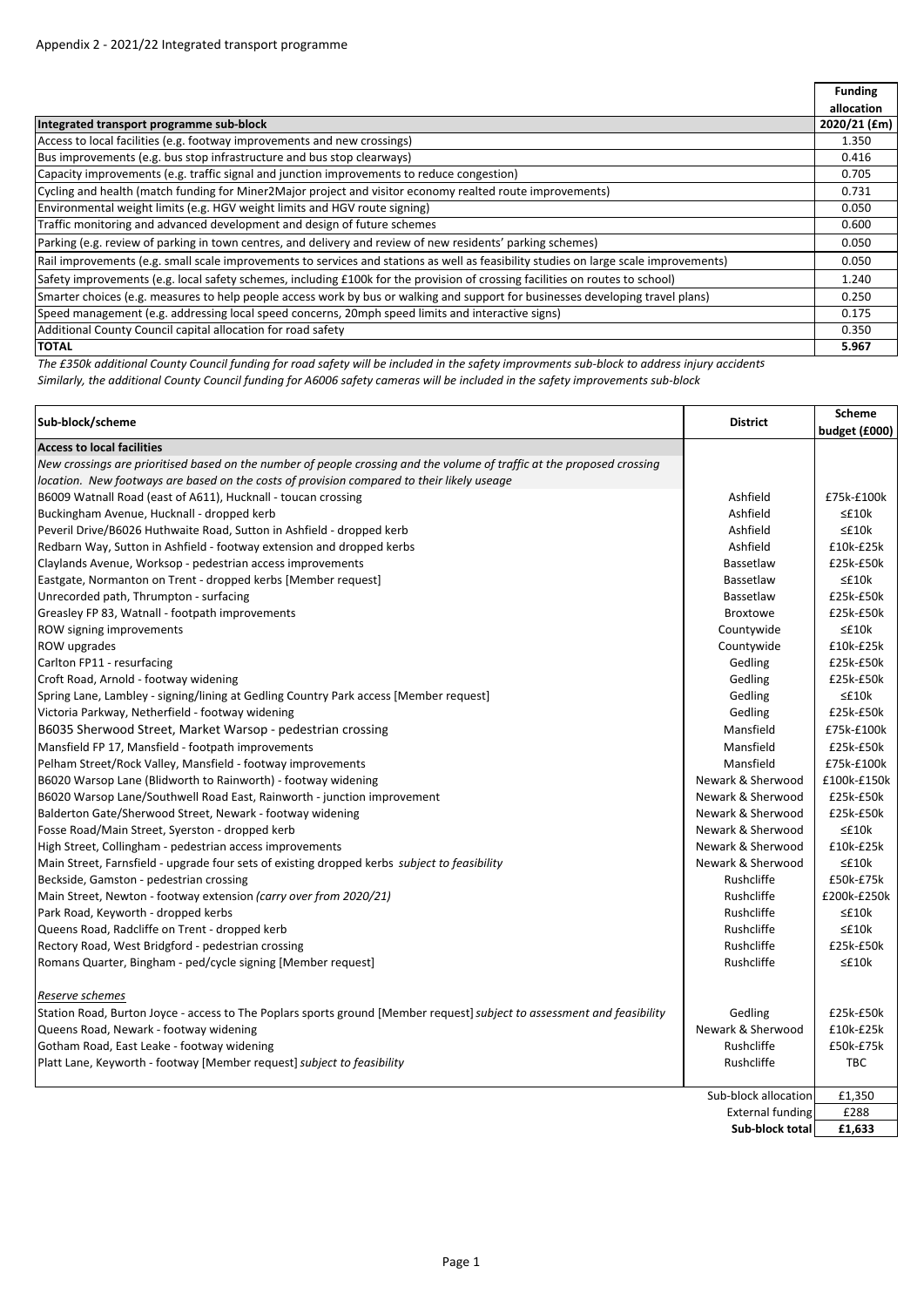| Sub-block/scheme                                                                                                            | <b>District</b>                | Scheme         |
|-----------------------------------------------------------------------------------------------------------------------------|--------------------------------|----------------|
| <b>Bus improvements</b>                                                                                                     |                                | budget (£000)  |
| Schemes are targeted at locations to increase bus patronage by improving journey times and reliability of services, as well |                                |                |
| as the passenger transport experience                                                                                       |                                |                |
| Barbara Square, Hucknall - junction protection                                                                              | Ashfield                       | $\leq$ £10 $k$ |
| Bassetlaw bus shelter improvements programme                                                                                | Bassetlaw                      | £50k-£75k      |
| Elkesley - bus turning circle protection                                                                                    | Bassetlaw                      | ≤£10k          |
| Manton Wood Business Park, Worksop - bus turning circle protection                                                          | Bassetlaw                      | $\leq$ £10 $k$ |
| A608 Church Lane, Brinsley - bus stop accessibility improvements                                                            | <b>Broxtowe</b>                | $\leq$ £10 $k$ |
| Canal Side, Riverside Road, Beeston Rylands - junction protection and bus stop clearways                                    | <b>Broxtowe</b>                | $\leq$ £10 $k$ |
| Bradstone Drive, Spring Lane, Mapperley - bus stop improvements                                                             | Gedling                        | $\leq$ £10 $k$ |
| Park Road, Bestwood Village - turning circle protection                                                                     | Gedling                        | $\leq$ £10 $k$ |
| ASDA, Sutton Road, Mansfield - bus stop accessibility improvements                                                          | Mansfield                      | $\leq$ £10 $k$ |
| Birch Street, Church Warsop - bus stop improvements                                                                         | Mansfield                      | £10k-£25k      |
| Leeming Street, Mansfield - bus stop accessibility improvements                                                             | Mansfield                      | $\leq$ £10 $k$ |
| Mansfield bus stop improvements                                                                                             | Mansfield                      | £75k-£100k     |
| The Park, Mansfield - bus stop improvements                                                                                 | Mansfield                      | £10k-£25k      |
| Edwinstowe - bus stop improvements                                                                                          | Newark & Sherwood              | £10-£25k       |
| Health Centre, Main Street, Lowdham - bus stop clearways                                                                    | Newark & Sherwood              | $\leq$ £10 $k$ |
| Newark - bus stop improvements                                                                                              | Newark & Sherwood              | £10-£25k       |
| Ollerton - bus stop improvements                                                                                            | Newark & Sherwood              | £10-£25k       |
| Southwell - bus stop improvements                                                                                           | Newark & Sherwood              | £10-£25k       |
| The Ridgeway, Farnsfield - bus stop improvements                                                                            | Newark & Sherwood              | £10k-£25k      |
| Church Farm, Cotgrave - new bus stops                                                                                       | Rushcliffe                     | $\leq$ £10 $k$ |
| HMP Whatton - new bus stop                                                                                                  | Rushcliffe                     | $\leq$ £10 $k$ |
| Main Street, East Bridgford - bus stop clearways                                                                            | Rushcliffe                     | $\leq$ £10 $k$ |
| Rectory Court, Elton on the Hill - new bus stop                                                                             | Rushcliffe                     | $\leq$ £10 $k$ |
| School Green, Brookside, East Leake - bus stop accessibility improvements                                                   | Rushcliffe                     | $\leq$ £10 $k$ |
| Removed from draft since approval                                                                                           |                                |                |
| Ashfield Clearway Programme - scheme no longer required                                                                     | Ashfield                       |                |
| Bassetlaw Clearway Programme - scheme no longer required                                                                    | Bassetlaw                      |                |
| Eakring Road, Bilsthorpe Accessibility Improvements - awaiting feasibility study so deferred to 22/23                       | Newark & Sherwood              |                |
|                                                                                                                             | Sub-block allocation           | £416           |
|                                                                                                                             | <b>External funding</b>        | £62            |
|                                                                                                                             | Sub-block total                | £478           |
| Sub-block/scheme                                                                                                            | <b>District</b>                | Scheme         |
|                                                                                                                             |                                | budget (£000)  |
| <b>Capacity improvements</b>                                                                                                |                                |                |
| Schemes are prioritised based on their ability to address journey time delay                                                |                                |                |
| A6005 Queens Road/Station Road, Beeston - signal control upgrade                                                            | <b>Broxtowe</b>                | £150k-£200k    |
| A608 Derby Road/Mansfield Road/Nottingham Road (Sun Inn gyratory), Eastwood - signal improvements                           | <b>Broxtowe</b>                | £10k-£25k      |
| A6009 St Peter's Way/Commercial Street, Mansfield - signal control upgrade                                                  | Mansfield                      | £50k-£100k     |
| A606 Melton Road/Melton Gardens, Edwalton - traffic monitoring camera                                                       | Rushcliffe                     | $\leq$ £10 $k$ |
| Potential match funding for following (subject to securing external funding for their delivery):                            |                                |                |
| A614/A6097 improvements                                                                                                     | Gedling /<br>Newark & Sherwood | >E250k         |
| Levelling Up Fund (including former Pinch Point programme) bid                                                              | TBD                            | >E250k         |

Sub-block allocation **£705** County capital **£750** External funding E30 **Sub‐block total £1,485**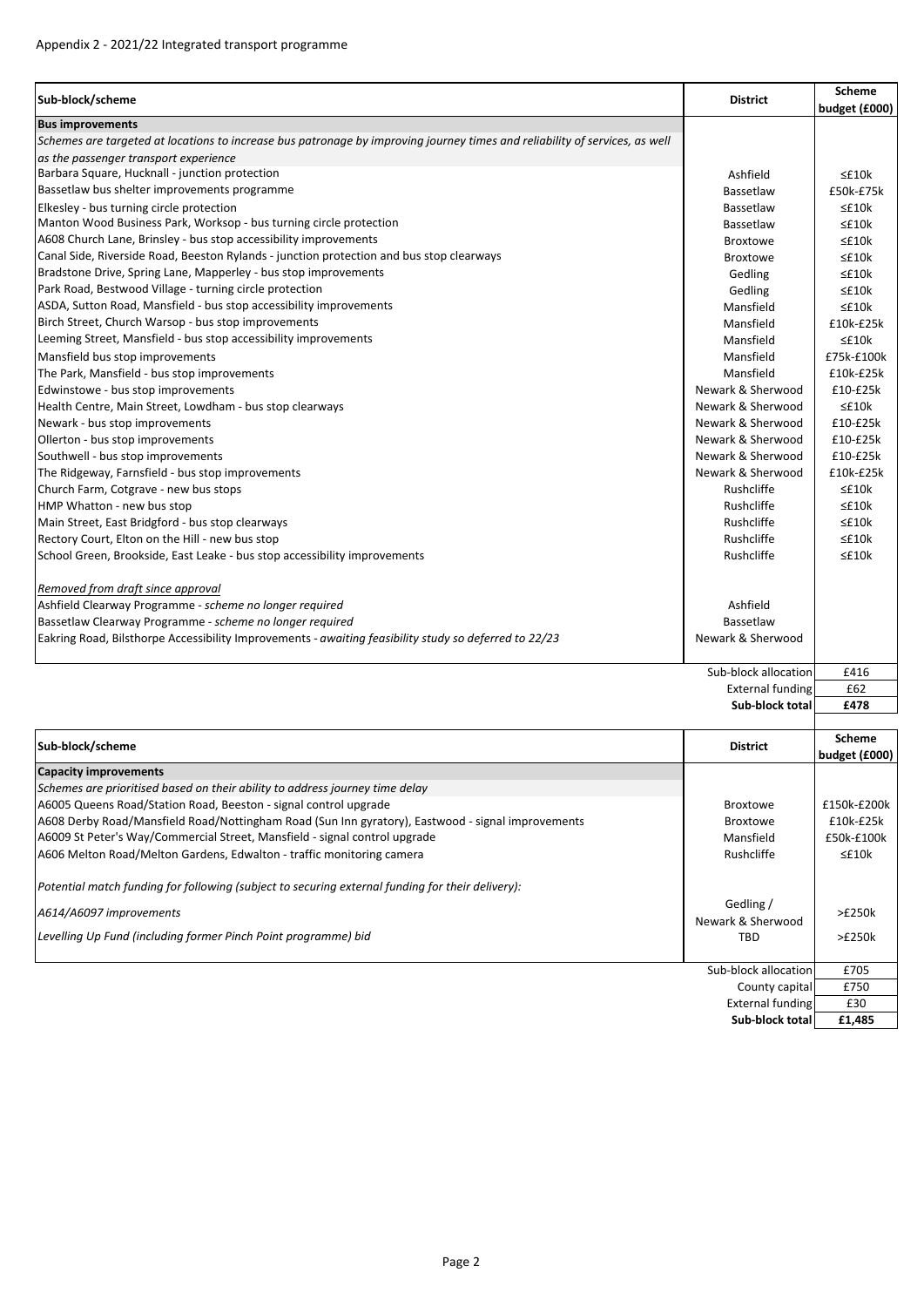| Sub-block/scheme                                                                                                         | <b>District</b>      | Scheme<br>budget (£000) |
|--------------------------------------------------------------------------------------------------------------------------|----------------------|-------------------------|
| <b>Cycling and health</b>                                                                                                |                      |                         |
| Schemes are prioritised based on their ability to deliver a strategic cycle network consistent with the Cycling Strategy |                      |                         |
| Delivery Plan and as part of a package to help address journey time delay                                                |                      |                         |
| Holly Road, Watnall - access improvements                                                                                | <b>Broxtowe</b>      | $£10k-E25k$             |
| Bingham cycle signing                                                                                                    | Rushcliffe           | $\leq$ £10 $k$          |
| Miner2Major                                                                                                              | Various              | £25k-£50k               |
| Visitor economy related walking and cycling route improvements (carry over from 2020/21)                                 | Various              | >£250k                  |
| Active Travel Fund (dependent on feasibility of schemes, design consultation and refinement of programme):               |                      |                         |
| High Pavement, Sutton in Ashfield - segregated cycle facilities                                                          | Ashfield             | >£250k                  |
| Randall Way, Retford - segregated cycle facilities                                                                       | Bassetlaw            | >£250k                  |
| Beeston railway station - secure cycle parking hubs                                                                      | <b>Broxtowe</b>      | £50k-£75k               |
| Dovecote Lane, Beeston - road point closure                                                                              | <b>Broxtowe</b>      | $£10k-E25k$             |
| A6191 Chesterfield Road South, Mansfield - cycle route improvements                                                      | Mansfield            | >£250k                  |
| Regatta Way, Gamston - segregated cycle facilities                                                                       | Rushcliffe           | >£250k                  |
| Transforming Cities Fund schemes (dependent on funding, feasibility of schemes and future Committee approval):           |                      |                         |
| Nottingham to Derby (via Beeston, Chilwell and Toton) - cycle route upgrade                                              | <b>Broxtowe</b>      | >£250k                  |
| A612 (Vale Road to Private Road #1), Colwick - shared use cycle route upgrade                                            | Gedling              | >£250k                  |
| Former A453 - cycle routes                                                                                               | Rushcliffe           | >£250k                  |
| Upgraded cycle and footway links to new pedestrian/cycling bridge                                                        | Rushcliffe           | >E250k                  |
|                                                                                                                          | Sub-block allocation | £731                    |
|                                                                                                                          | External funding     | £2,193                  |
|                                                                                                                          | Sub-block total      | £2,893                  |

| Sub-block/scheme                                                                                                      | <b>District</b>      | <b>Scheme</b><br>budget (£000) |
|-----------------------------------------------------------------------------------------------------------------------|----------------------|--------------------------------|
| <b>Environmental weight limits</b>                                                                                    |                      |                                |
| New limits are only delivered where there are high levels of HGVs and are prioritised based on the class of road, the |                      |                                |
| number of HGVs using a road not to access businesses, and the suitability of alternative routes                       |                      |                                |
| To be determined                                                                                                      |                      |                                |
|                                                                                                                       | Sub-block allocation | £50                            |
|                                                                                                                       | Sub-block total      | £50                            |

| Sub-block/scheme                                                                             | <b>District</b>      | <b>Scheme</b><br>budget (£000) |
|----------------------------------------------------------------------------------------------|----------------------|--------------------------------|
| Traffic monitoring and advanced development/design of future schemes                         |                      |                                |
| Advanced design/feasibility of future schemes to help deliver (and mitigate) proposed growth | Countywide           | £150k-£200k                    |
| Scheme development and management                                                            | Countywide           | £150k-£200k                    |
| <b>Technical surveys</b>                                                                     | Countywide           | £50k-£100k                     |
| Traffic monitoring                                                                           | Countywide           | £150k-£200k                    |
|                                                                                              |                      |                                |
|                                                                                              | Sub-block allocation | £600                           |
|                                                                                              | Sub-block total      | £600                           |

| Sub-block/scheme                                                                                                            | <b>District</b>      | Scheme<br>budget (£000) |
|-----------------------------------------------------------------------------------------------------------------------------|----------------------|-------------------------|
| <b>Parking</b>                                                                                                              |                      |                         |
| Residents parking schemes are only delivered where people do not have off-street parking and where a scheme won't           |                      |                         |
| negatively affect nearby streets and town centres, or increase rat running or traffic speeds. Schemes are prioritised based |                      |                         |
| on the level of parking throughout the day                                                                                  |                      |                         |
| Bolsover Street, Hucknall - modifications to residents' parking scheme                                                      | Ashfield             | $\leq$ £10 $k$          |
| Main Road, Jacksdale - loading bay [Member request]                                                                         | Ashfield             | $\leq$ £10 $k$          |
| Barratt Lane / Long Lane, Attenborough - parking restrictions [Member request]                                              | <b>Broxtowe</b>      | $\leq$ £10 $k$          |
| Nottingham Road, Eastwood - evening taxi rank subject to survey and assessment                                              | <b>Broxtowe</b>      | $\leq$ £10 $k$          |
| Park Avenue, West Bridgford - extension of RPS [Member request]                                                             | Rushcliffe           | $\leq$ £10 $k$          |
| Reserve schemes                                                                                                             |                      |                         |
| Park Street area, Sutton in Ashfield - RPS (subject to consultation and assessment)                                         | Ashfield             | $£10k-E25k$             |
|                                                                                                                             | Sub-block allocation | £50                     |
|                                                                                                                             | Sub-block total      | £50                     |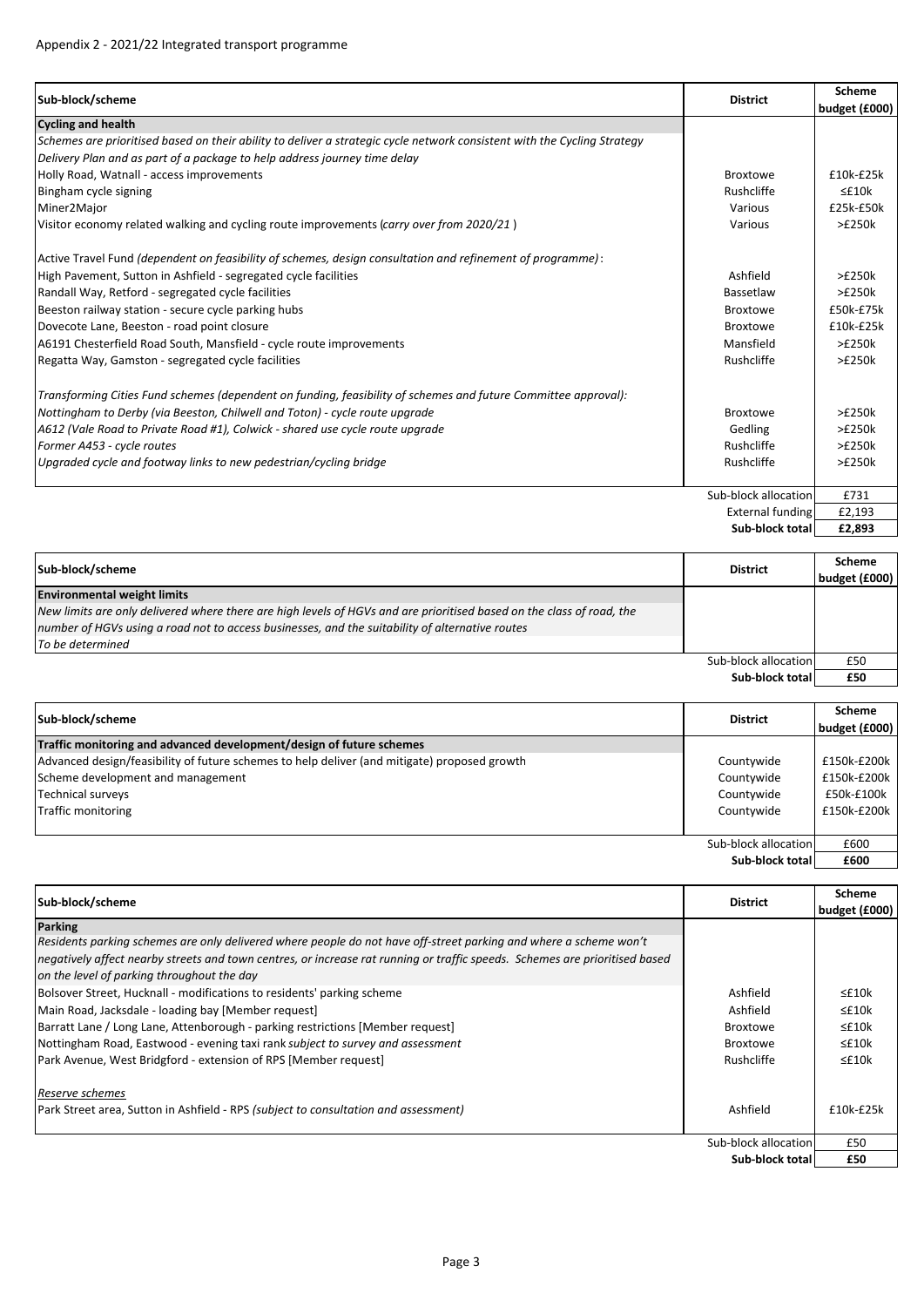| Sub-block/scheme                         | <b>District</b>      | Scheme<br>budget (£000) |
|------------------------------------------|----------------------|-------------------------|
| <b>Rail improvements</b>                 |                      |                         |
| Contribution towards feasibility studies | <b>TBD</b>           | £25k-£50k               |
|                                          |                      |                         |
|                                          | Sub-block allocation | £50                     |
|                                          | Sub-block total      | £50                     |

| Sub-block/scheme                                                                                                             | <b>District</b>         | <b>Scheme</b><br>budget (£000) |
|------------------------------------------------------------------------------------------------------------------------------|-------------------------|--------------------------------|
| Safety improvements                                                                                                          |                         |                                |
| Schemes are prioritised at locations with a history of reported road casualties                                              |                         |                                |
| A6075 Kings Mill Road East/B6014 Skegby Lane, Sutton in Ashfield - modification of traffic signals                           | Ashfield                | £10k-£25k                      |
| B6018 Sutton Road, Kirkby in Ashfield - signing and/or lining                                                                | Ashfield                | £25k-£50k                      |
| B6139 Coxmoor Road/Thieves Wood car park - signing and/or lining                                                             | Ashfield                | ≤£10k                          |
| Cauldwell Road, Sutton in Ashfield - signing and/or lining                                                                   | Ashfield                | ≤£10k                          |
| Portland Road, Hucknall - lighting                                                                                           | Ashfield                | $\leq$ £10 $k$                 |
| Priestsic Road near York Street, Sutton in Ashfield - modification of traffic signals                                        | Ashfield                | $\leq$ £10 $k$                 |
| A57/A1/A614 Five Lanes End Roundabout - surfacing and drainage                                                               | Bassetlaw               | $£10k-E25k$                    |
| A60 Doncaster Road and A634 Maltby Road, Oldcotes - signing and/or lining                                                    | Bassetlaw               | ≤£10k                          |
| A632 Langwith Road (west of Copper Beech), Langwith - signing and/or lining                                                  | Bassetlaw               | $\leq$ £10 $k$                 |
| B1403 Walkeringham Road, Gringley on the Hill - surfacing                                                                    | Bassetlaw               | £10k-£25k                      |
| B6040 Watson Road/B6024 Newcastle Street, Worksop - pedestrian guard rail                                                    | Bassetlaw               | ≤£10k                          |
| B6420 Mansfield Road (bend at Green Lane), Babworth - signing and/or lining                                                  | Bassetlaw               | ≤£10k                          |
| Keswick Road, Worksop - 20 mph speed limit                                                                                   | Bassetlaw               | £10k-£25k                      |
| Old London Road, Barnby Moor - signing and/or lining                                                                         | Bassetlaw               | ≤£10k                          |
| Radford Street, Manton - lighting                                                                                            | Bassetlaw               | £10k-£25k                      |
| Scrooby Road/Shrewsbury Road, Harworth - lighting and signal modifications                                                   | Bassetlaw               | $£10k-E25k$                    |
|                                                                                                                              | Bassetlaw /             |                                |
| A616 (Cuckney to Ollerton) - speed limit review and signing and/or lining                                                    | Newark & Sherwood       | £50k-£100k                     |
| A6007 Trowell Road/B6003 Pasture Road, Stapleford - signing and/or lining                                                    | <b>Broxtowe</b>         | £25k-£50k                      |
| A609 Nottingham Road (adjacent to Old Workhouse), Trowell - surfacing and signing                                            | Broxtowe                | £25k-£50k                      |
| A60 Mansfield Road, Daybrook - signing and/or lining                                                                         | Gedling                 | £10k-£25k                      |
| B6386 Oxton Road (west of Gravelly Hollow), Calverton - signing and/or lining                                                | Gedling                 | $\leq$ £10 $k$                 |
| Prospect Road, Carlton - lighting                                                                                            | Gedling                 | £25k-£50k                      |
| Spring Lane (near Lambley Lane), Lambley - signing and/or lining                                                             | Gedling                 | ≤£10k                          |
| A60 (near Cats Protection League), Warsop - signing and/or lining                                                            | Mansfield               | £10k-£25k                      |
| A60 St Peters Way/Ratcliffe Gate, Mansfield - lighting and signal modifications                                              | Mansfield               | £10k-£25k                      |
| Nottingham Road/Station Road, Thurgarton - signing and/or lining                                                             | Newark & Sherwood       | £25k-£50k                      |
| Ossington Road/Kneesall Road, Laxton - signing and/or lining                                                                 | Newark & Sherwood       | £10k-£25k                      |
| A6006 Melton Road between Rempstone and Zouch - safety cameras                                                               | Rushcliffe              | >E250k                         |
| Bingham Road (northwest of River Smite), Langar - signing and/or lining                                                      | Rushcliffe              | $\leq$ £10 $k$                 |
| Central Avenue/Albert Road/Rectory Road (Tudor Square mini-roundabout), West Bridgford - signing and/or lining               | Rushcliffe              | £10k-£25k                      |
| Gotham Road/Northfield Way, East Leake - lighting                                                                            | Rushcliffe              | £10k-£25k                      |
| Leake Lane (south of A6006), East Leake - surfacing                                                                          | Rushcliffe              | £25k-£50k                      |
| Stragglethorpe Road, Stragglethorpe - route treatment                                                                        | Rushcliffe              | £50k-£100k                     |
|                                                                                                                              |                         |                                |
| Reserve schemes<br>B6021 Kirkby Folly Road - Approx 100m south of Mini rdbt - Surfacing                                      | Ashfield                | £25k-£50k                      |
| B6021 Lowmoor Road Southwell Lane Kirkby - Signing and/or lining                                                             | Ashfield                | £10k-£25k                      |
| A60 A616 northern crossroads Cuckney - Signing and/or lining                                                                 | <b>Bassetlaw</b>        | £10k-£25k                      |
| A161 - Safer Roads Fund (subject to securing external funding allocation/arrangements, feasibility/design, consultation etc) | Bassetlaw               | >E250k                         |
| B6045 Blyth Road - Hundred Acre Lane Worksop - Speed Limit                                                                   | Bassetlaw               | £10k-£25k                      |
| B6079 Retford Rd west of A1 Worksop - Surfacing                                                                              | Bassetlaw               | £10k-£25k                      |
| B6463 Blyth Road Bawtry Road Harworth - Modify roundabout or mini-roundabout                                                 | Bassetlaw               | £10k-£25k                      |
| Mary Street Rhodesia Worksop - Traffic Calming                                                                               | Bassetlaw               | £25k-£50k                      |
| Lilac Grove Beeston - Signing and/or lining                                                                                  | <b>Broxtowe</b>         | £10k-£25k                      |
| Main Street - greens Lane Zebra Kimberley                                                                                    | <b>Broxtowe</b>         | £10k-£25k                      |
| Foxwood Lane Woodborough - Bend at High Trees - Surfacing                                                                    | Gedling                 | £10k-£25k                      |
| Littleworth Bath Street Mansfield - Visibility improvement                                                                   | Mansfield               | £10k-£25k                      |
|                                                                                                                              |                         |                                |
| Crossing improvements on routes to schools                                                                                   |                         |                                |
| Calverton Road, Arnold - zebra crossing upgrades [Member request]                                                            | Gedling                 | £25k-£50k                      |
|                                                                                                                              | Sub-block allocation    | £1,140                         |
|                                                                                                                              | <b>County Capital</b>   | £350                           |
| Improvements (e.g. crossings) on routes to schools                                                                           |                         | £100                           |
|                                                                                                                              | <b>External funding</b> | £29                            |

**£1,619**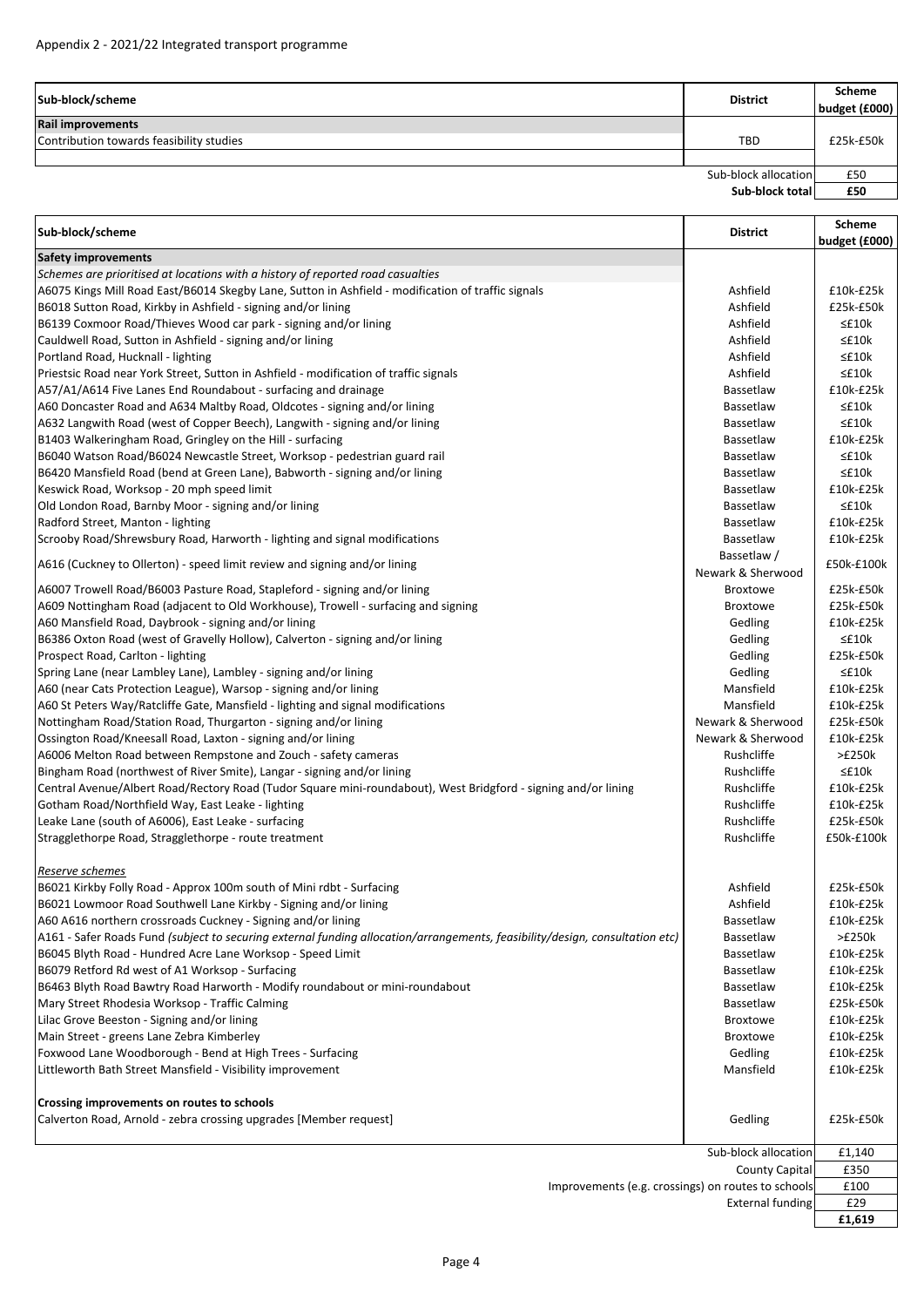| Sub-block/scheme                                                                                                      | <b>District</b>      | <b>Scheme</b><br>budget (£000) |
|-----------------------------------------------------------------------------------------------------------------------|----------------------|--------------------------------|
| <b>Smarter choices</b>                                                                                                |                      |                                |
| Rural and urban on-street EV charging infrastructure - dependant on the result of feasiblity study currently underway | Countywide           | £100k-£150k                    |
| EV charging infrastructure grant support                                                                              | Countywide           | £25k-£50k                      |
| Travel plan review                                                                                                    | Countywide           | $\leq$ £10 $k$                 |
|                                                                                                                       |                      |                                |
|                                                                                                                       | Sub-block allocation | £250                           |
|                                                                                                                       | Sub-block total      | £250                           |

| Sub-block/scheme                                                                                                                            | <b>District</b>      | <b>Scheme</b>  |
|---------------------------------------------------------------------------------------------------------------------------------------------|----------------------|----------------|
|                                                                                                                                             |                      | budget (£000)  |
| <b>Speed management</b>                                                                                                                     |                      |                |
| Speed limit changes are only delivered where they meet DfT quidelines and are prioritised based on traffic speeds, traffic                  |                      |                |
| volumes, reported road casualty accidents, population size, and the road purpose/use. Interactive speed signs are only                      |                      |                |
| delivered where the speeds of traffic exceeds police enforcement quidelines and are prioritised based on the speed and<br>volume of traffic |                      |                |
| A57, Dunham on Trent - signing and lining [Member request]                                                                                  | Bassetlaw            | £10k-£25k      |
| B6045 Worksop Road (NE of Briber Road), Blyth [direction to be determined] - interactive speed sign                                         | Bassetlaw            | $\leq$ £10 $k$ |
| B684 Mapperley Plains - 30 mph limit extension                                                                                              | Gedling              | $\leq$ £10 $k$ |
| Laxton - 30 mph limit extensions                                                                                                            | Newark & Sherwood    | $\leq$ £10 $k$ |
| A6011 Radcliffe Road/Lady Bay Bridge, West Bridgford - reduction to 30 mph [Member request]                                                 | Rushcliffe           | $\leq$ £10 $k$ |
| Cotgrave Lane, Tollerton (NW of Tollerton House) [direction to be determined] - interactive speed sign                                      | Rushcliffe           | $\leq$ £10 $k$ |
| Reserve schemes                                                                                                                             |                      |                |
| Main Street, Bothamsall - signing and lining subject to feasibility                                                                         | Bassetlaw            | $\leq$ £10 $k$ |
| B6034 Swinecote Road, Edwinstowe - speed limit reduction [Member request] subject to Visitors' Centre Masterplan                            | Mansfield            | $\leq$ £10 $k$ |
|                                                                                                                                             | Sub-block allocation | £175           |
|                                                                                                                                             | External funding     | £40            |
|                                                                                                                                             | Sub-block total      | £215           |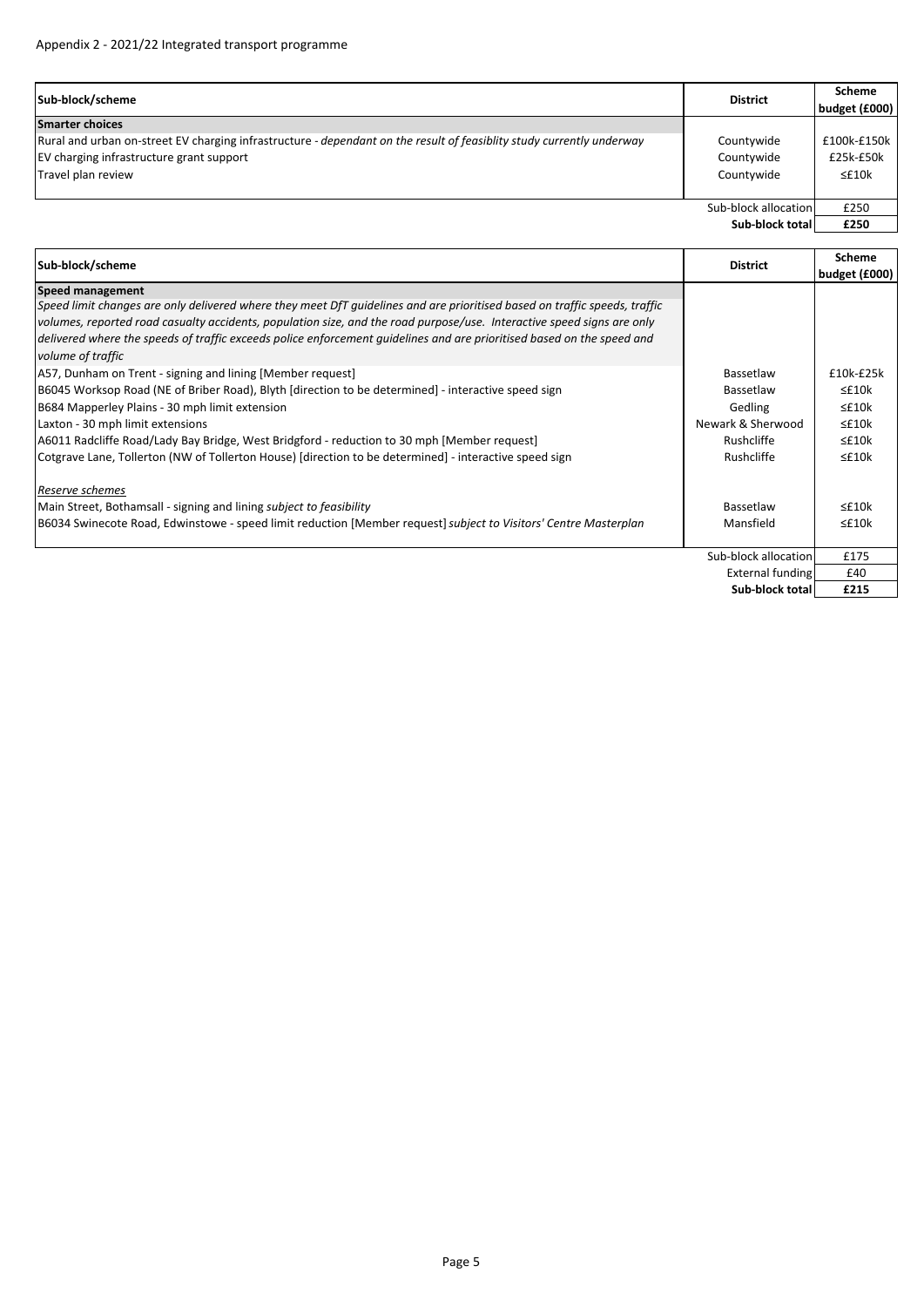| Location/Scheme                                                                                                                                                  | <b>District</b>    | Scheme<br>budget<br>(6000) |
|------------------------------------------------------------------------------------------------------------------------------------------------------------------|--------------------|----------------------------|
| Frances Street, New Brinsley - bollards at junction with Plainspot Road [Member request]                                                                         | Ashfield           | $\leq$ £5 $k$              |
| Meden Bank, Stanton Hill - dropped kerbs [Member request]                                                                                                        | Ashfield           | $\leq$ £5 $k$              |
| Sandhill Road (near Felly Mill Lane), Underwood - bollards [Member request]                                                                                      | Ashfield           | $\leq$ £5 $k$              |
| Station Road, Selston - parking restrictions [Member request]                                                                                                    | Ashfield           | $\leq$ £5 $k$              |
| A57, Dunham on Trent - building protection [Member request]                                                                                                      | Bassetlaw          | $\leq$ £5 $k$              |
| A634 Sheffield Road, Blyth - SLOW carriageway markings [Member request]                                                                                          | Bassetlaw          | $\leq$ £5 $k$              |
| B6041 Kilton Hill, Worksop - parking restrictions [Member request]                                                                                               | Bassetlaw          | $\leq$ £5 $k$              |
| Bridgegate, Retford - extension of existing parking restrictions [Member request]                                                                                | Bassetlaw          | $\leq$ £5 $k$              |
| Carburton - Lengthsman scheme                                                                                                                                    | Bassetlaw          | $\leq$ £5 $k$              |
| Chancery Lane, Retford - extension of existing Residents' Parking Scheme [Member request]                                                                        | Bassetlaw          | ≤ £5k                      |
| Dunham Cluster - Lengthsman scheme                                                                                                                               | Bassetlaw          | $\leq$ £5 $k$              |
| Everton - Lengthsman scheme                                                                                                                                      | Bassetlaw          | $\leq$ £5 $k$              |
| Gringley Road/Church Street, Beckingham - bend warning sign [Member request]                                                                                     | Bassetlaw          | $\leq$ £5 $k$              |
| Kingsway, Worksop - Junction protection (previously the Oval, Worksop)                                                                                           | Bassetlaw          | $\leq$ £5 $k$              |
| Longfellow Drive, Worksop - extension of existing parking restrictions and junction protection [Member request]                                                  | Bassetlaw          | $\leq$ £5 $k$              |
|                                                                                                                                                                  |                    | $\leq$ £5 $k$              |
| Main Street, Eaton - additional bridge signage and bollards on eastern approach [Member request]<br>Mattersey Cluster - Lengthsman scheme (pending confirmation) | Bassetlaw          |                            |
|                                                                                                                                                                  | Bassetlaw          | $\leq$ £5 $k$              |
| Misson - Lengthsman scheme                                                                                                                                       | Bassetlaw          | $\leq$ £5 $k$              |
| Newlands, Ordsall - signing [Member request]                                                                                                                     | Bassetlaw          | $\leq$ £5 $k$              |
| Norton & Cuckney - Lengthsman scheme                                                                                                                             | Bassetlaw          | $\leq$ £5 $k$              |
| Ollerton Road, Ordsall - signing [Member request]                                                                                                                | Bassetlaw          | ≤ £5k                      |
| Rampton - Lengthsman scheme                                                                                                                                      | Bassetlaw          | $\leq$ £5 $k$              |
| Rampton Road, Laneham - junction signage improvement [Member request]                                                                                            | Bassetlaw          | $\leq$ £5 $k$              |
| Royds Crescent/Tiln Lane, Rhodesia - junction protection [Member request]                                                                                        | Bassetlaw          | ≤ £5k                      |
| Shireoaks Common/Cornwall Road, Shireoaks - junction protection [Member request]                                                                                 | Bassetlaw          | $\leq$ £5 $k$              |
| Station Road, Misterton - additional bridge signage [Member request]                                                                                             | Bassetlaw          | $\leq$ £5 $k$              |
| Stockwith Road, Misterton - chevron [Member request]                                                                                                             | Bassetlaw          | $\leq$ £5 $k$              |
| Sturton Cluster - Lengthsman scheme                                                                                                                              | Bassetlaw          | $\leq$ £5 $k$              |
| Thornhill Road, Harworth - parking restrictions [Member request]                                                                                                 | Bassetlaw          | $\leq$ £5 $k$              |
| Tuxford - Lengthsman scheme                                                                                                                                      | Bassetlaw          | $\leq$ £5 $k$              |
| Windmill Lane, Worksop - Speed Reduction Measures [Member request]                                                                                               | Bassetlaw          | $\leq$ £5 $k$              |
| Abbey Road/Firs Avenue, Beeston - no waiting restrictions                                                                                                        | <b>Broxtowe</b>    | $\leq$ £5 $k$              |
| Brook Road/Boundary Avenue, Beeston - no waiting restrictions                                                                                                    | <b>Broxtowe</b>    | $\leq$ £5 $k$              |
| Bye Pass Raod, Chilwell - Amend road markings & Signage                                                                                                          | <b>Broxtowe</b>    | $\leq$ £5 $k$              |
| Central Avenue junctions with Alderman Close and Wallett Avenue, Beeston - junction protection                                                                   | <b>Broxtowe</b>    | ≤ £5k                      |
| Chilwell Memorial Institute, 129 High Road, Chilwell - railings                                                                                                  | <b>Broxtowe</b>    | $\leq$ £5 $k$              |
| Church Road, Watnall - Reposition signage                                                                                                                        | <b>Broxtowe</b>    | $\leq$ £5 $k$              |
| Dennis Avenue/Central Avenue, Beeston - no waiting restrictions                                                                                                  | Broxtowe           | $\leq$ £5k                 |
| Derbyshire Avenue, Trowell - Keep Clears/DYL's turning head                                                                                                      | <b>Broxtowe</b>    | $\leq$ £5k                 |
| Disabled Bay Allocation area wide                                                                                                                                | <b>Broxtowe</b>    | ≤ £5k                      |
| Field Lane/School Lane, Chilwell - junction protection                                                                                                           | <b>Broxtowe</b>    | ≤ £5k                      |
| Gilt Hill Kimberley - No Waiting Restrictions                                                                                                                    | <b>Broxtowe</b>    | ≤ £5k                      |
| Gladstone Street, Beeston - parking restrictions at dropped crossings (tactile)                                                                                  | <b>Broxtowe</b>    | ≤ £5k                      |
| Hallcroft, Beeston - Parking Restrictions                                                                                                                        | <b>Broxtowe</b>    | $\leq$ £5 $k$              |
| Pinfold Road/Main Street, Newthorpe - carriageway markings                                                                                                       | <b>Broxtowe</b>    | $\leq$ £5 $k$              |
| Redwood Crescent, Beeston - Dropped Pedestrian Crossing                                                                                                          | <b>Broxtowe</b>    | ≤ £5k                      |
| South View Gardens/Swinton Rise, Ravenshead - junction protection                                                                                                | <b>Broxtowe</b>    | $\leq$ £5 $k$              |
| A612 Colwick Loop Road - Deer warning Signs                                                                                                                      | Gedling            | ≤ £5k                      |
| Dunstan Street, Netherfield - parking restrictions                                                                                                               | Gedling            | ≤ £5k                      |
| <b>Gedling Disabled Bays</b>                                                                                                                                     | Gedling            | $\leq$ £5 $k$              |
| High Street, Arnold - Advanced Directional Sign                                                                                                                  | Gedling            | ≤ £5k                      |
| Lowdham Lane, Woodboriough - Carriageway SLOW Markings                                                                                                           | Gedling            | ≤ £5k                      |
| Matlock Street/Meadow Road, Netherfield - extend parking restrictions                                                                                            | Gedling            | $\leq$ £5 $k$              |
| Mount Pleasant, Carlton - parking restrictions at entrance                                                                                                       | Gedling            | ≤ £5k                      |
| Netherfield - Junction Protection 3 sites                                                                                                                        |                    |                            |
| Newstead Cluster - Lengthsman Scheme                                                                                                                             | Gedling<br>Gedling | ≤ £5k<br>$\leq$ £5 $k$     |
|                                                                                                                                                                  |                    |                            |
| Park Road, Bestwood - dropped kerb                                                                                                                               | Gedling            | ≤ £5k                      |
| Ramblers Close/Colwick Manor Farm/Crosslands Meadow, Colwick - Access Only Signs                                                                                 | Gedling            | $\leq$ £5 $k$              |
| Roe Hill, Wwoodborough - Private Road Sign                                                                                                                       | Gedling            | ≤ £5k                      |
| Southview Gardens, Ravenshead - Junction Protection                                                                                                              | Gedling            | ≤ £5k                      |
| Stoke Lane Gedling - SLOW markings on approach to railway crossing                                                                                               | Gedling            | ≤ £5k                      |
| Upminster Drive, Arnold - Junction Protection                                                                                                                    | Gedling            | ≤ £5k                      |
| Woodborough - Lengthsman Scheme                                                                                                                                  | Gedling            | ≤ £5k                      |
| Yew Tree Lane & Wood Lane Gedling - No Waiting                                                                                                                   | Gedling            | $\leq$ £5k                 |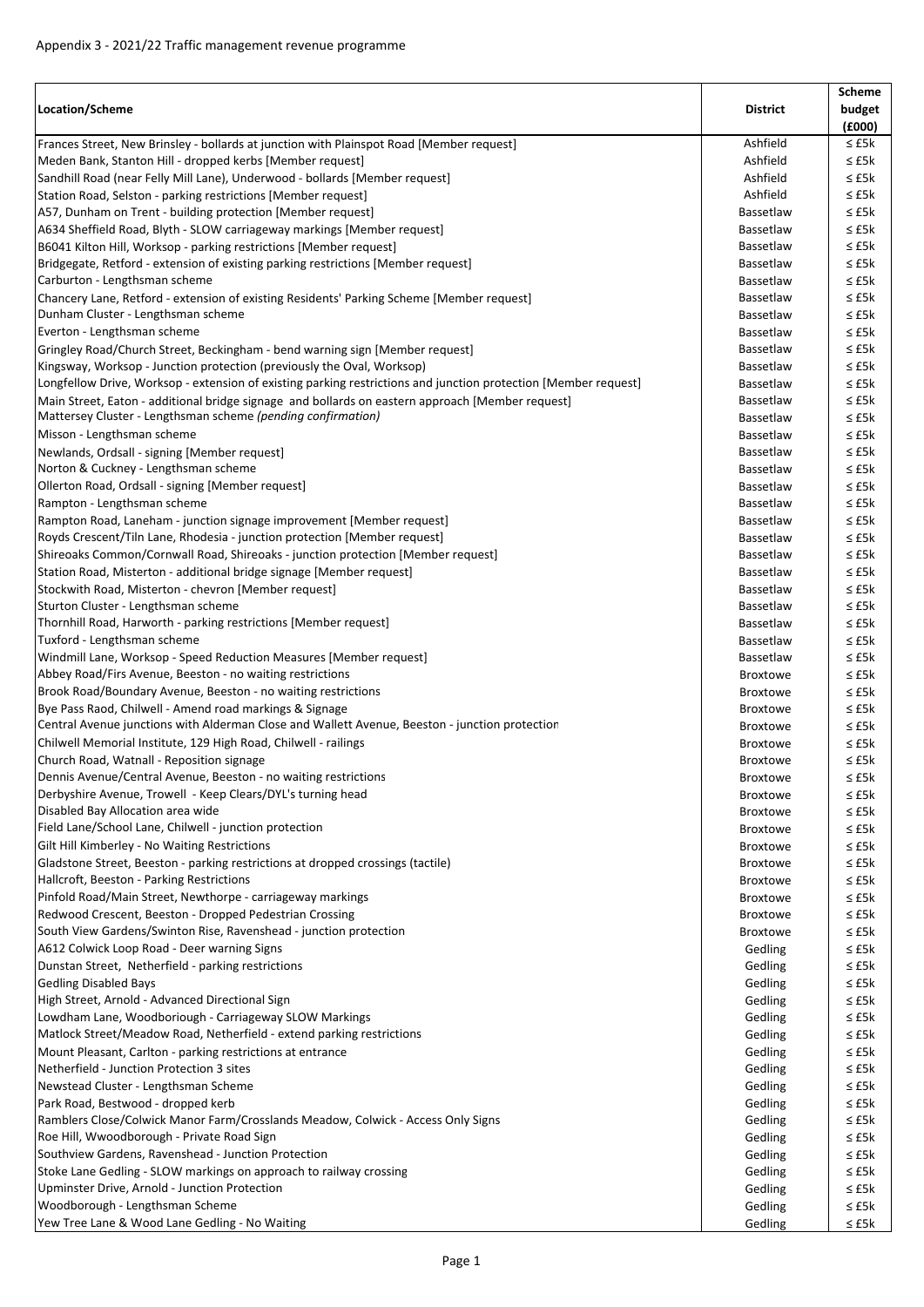| (continued) 2021/22 Traffic management revenue programme                                                                                                                         |                                        |                                |
|----------------------------------------------------------------------------------------------------------------------------------------------------------------------------------|----------------------------------------|--------------------------------|
| Brownlow Road, Mansfield - reduce existing parking restrictions [Member request]                                                                                                 | Mansfield                              | ≤ £5k                          |
| Claymoor Close, Mansfield - junction protection [Member request]                                                                                                                 | Mansfield                              | $\leq$ £5k                     |
| Kings Mill Lane, Mansfield - Junction protection & limited waiting                                                                                                               | Mansfield                              | $\leq$ £5k                     |
| Marriott Avenue service road, Mansfield - No Through Road sign [Member request]                                                                                                  | Mansfield                              | $\leq$ £5 $k$                  |
| Matlock Avenue/Hillsway Crescent, Mansfield - junction protection                                                                                                                | Mansfield                              | $\leq$ £5k                     |
| Padley Hill, Mansfield - modification of parking restrictions [Member request]                                                                                                   | Mansfield                              | $\leq$ £5k                     |
| Racecourse Road, Mansfield - junction protection [Member request]                                                                                                                | Mansfield                              | $\leq$ £5 $k$                  |
| A6075 Tuxford Road, Boughton - 30mph road marking at limit terminal point                                                                                                        | Newark & Sherwood                      | $\leq$ £5k                     |
| A616 Ollerton Road, Little Carlton - Farm Traffic sign                                                                                                                           | Newark & Sherwood                      | $\leq$ £5k                     |
| A616, Little Carlton - trial 40 mph speed limit                                                                                                                                  | Newark & Sherwood                      | $\leq$ £5 $k$                  |
| Appleton Gate, Newark - removal of advisory 20 mph signs                                                                                                                         | Newark & Sherwood                      | $\leq$ £5 $k$                  |
| B6020 Warsop Lane/Nightjar Way, Rainworth - junction protection                                                                                                                  | Newark & Sherwood                      | $\leq$ £5k                     |
| B6166 Farndon Road/The Osiers, Newark - loading restriction at junction [Member request]                                                                                         | Newark & Sherwood                      | $\leq$ £5k                     |
| Barnby Road, Newark - extend 30 mph limit                                                                                                                                        | Newark & Sherwood                      | $\leq$ £5 $k$                  |
| Beacon Hill Road, Newark - 30mph Roundels Magdalene View                                                                                                                         | Newark & Sherwood                      | $\leq$ £5 $k$                  |
| Bede House Lane, Newark – parking restrictions at the park entrance                                                                                                              | Newark & Sherwood                      | $\leq$ £5k                     |
| Beech Avenue/The Crescent/Bowbridge Road/Byron Close, Newark - junction protection<br>Bleasby - Lengthsman scheme                                                                | Newark & Sherwood<br>Newark & Sherwood | $\leq$ £5 $k$<br>$\leq$ £5 $k$ |
| Bowbridge Lane, Newark - junction protection at school, Co-op, Boundary Road etc.                                                                                                | Newark & Sherwood                      | $\leq$ £5 $k$                  |
| Cavendish way, Clipstone - Frog Warning Signs                                                                                                                                    | Newark & Sherwood                      | $\leq$ £5 $k$                  |
| Clipstone - Lengthsman scheme                                                                                                                                                    | Newark & Sherwood                      | $\leq$ £5 $k$                  |
| Corkhill Lane, Normanton - toad advanced warning sign                                                                                                                            | Newark & Sherwood                      | $\leq$ £5k                     |
| East Stoke - removal of "40" carriageway markings                                                                                                                                | Newark & Sherwood                      | $\leq$ £5 $k$                  |
| Farnsfield - Lengthsman scheme                                                                                                                                                   | Newark & Sherwood                      | $\leq$ £5 $k$                  |
| Friend Lane/Boy Lane, Edwinstowe - junction protection [Member request]                                                                                                          | Newark & Sherwood                      | $\leq$ £5 $k$                  |
| Kirklington Road and Halam Road, Southwell - extension of existing parking restrictions [Member request]                                                                         | Newark & Sherwood                      | $\leq$ £5 $k$                  |
| Kirton Hill, Kirton - advanced warning sign [Member request]                                                                                                                     | Newark & Sherwood                      | $\leq$ £5 $k$                  |
| Lime Grove/Jubilee Street, Newark - junction protection                                                                                                                          | Newark & Sherwood                      | $\leq$ £5 $k$                  |
| Lodge Lane, Elston - advanced warning sign                                                                                                                                       | Newark & Sherwood                      | $\leq$ £5 $k$                  |
| Nelson Lane/Main Street, North Muskham - junction protection                                                                                                                     | Newark & Sherwood                      | $\leq$ £5k                     |
| Newark Road/Beckingham Road/Brownlows Hill, Coddington - junction protection [Member request]                                                                                    | Newark & Sherwood                      | $\leq$ £5 $k$                  |
| Nursery Lane, Sutton on Trent - dropped kerb                                                                                                                                     | Newark & Sherwood                      | $\leq$ £5 $k$                  |
| Ollerton Cluster - Lengthsman scheme                                                                                                                                             | Newark & Sherwood                      | $\leq$ £5k                     |
| South Scarle - extension of 30 mph limits                                                                                                                                        | Newark & Sherwood                      | $\leq$ £5 $k$                  |
| Southwell - Lengthsman scheme                                                                                                                                                    | Newark & Sherwood                      | $\leq$ £5k                     |
| The Hollows, Thurgarton - parking restrictions/junction protection                                                                                                               | Newark & Sherwood                      | $\leq$ £5 $k$                  |
| The Priors, Lowdham - junction protection [Member request]                                                                                                                       | Newark & Sherwood                      | $\leq$ £5 $k$                  |
| The Ropewalk/Monckton Drive/Appleton Close, Southwell - junction protection                                                                                                      | Newark & Sherwood                      | ≤ £5k                          |
| Thoroughfare Lane/Gainsborough Road, Winthorpe - junction protection and parking restrictions [Member request]                                                                   | Newark & Sherwood                      | $\leq$ £5 $k$                  |
| Upton Road, Southwell - Double White Lines                                                                                                                                       | Newark & Sherwood                      | $\leq$ £5k                     |
| Windsor Close, Collingham - dropped kerb                                                                                                                                         | Newark & Sherwood                      | ≤ £5k                          |
| Wolsey Road, Southwell - junction protection [Member request]                                                                                                                    | Newark & Sherwood                      | ≤ £5k                          |
| Albert Road, West Bridgford - Playground warning signs at the Pedestrian entrances to the park [Member request]                                                                  | Rushcliffe                             | $\leq$ £5 $k$                  |
| Bingham Road, Wiverton - SLOW markings, reflective marker posts and renewal of edge markings [Member request]                                                                    | Rushcliffe                             | ≤ £5k                          |
| Buckfast Way, West Bridgford - Playground warning sign [Member request]                                                                                                          | Rushcliffe                             | $\leq$ £5 $k$                  |
| Buckfast Way/Abbey Road, West Bridgford - junction protection [Member request]                                                                                                   | Rushcliffe                             | $\leq$ £5 $k$                  |
| Burnside Grove/Stanstead Av, Tollerton - Junction protection                                                                                                                     | Rushcliffe                             | ≤ £5k                          |
| Carnarvon Place, Bingham - Bend Warning signs and marker posts                                                                                                                   | Rushcliffe                             | $\leq$ £5k                     |
| Cotgrave - lengthsman scheme                                                                                                                                                     | Rushcliffe<br>Rushcliffe               | $\leq$ £5k                     |
| Cropwell Bishop - lengthsman scheme                                                                                                                                              |                                        | £5k - £10k<br>$\leq$ £5k       |
| Cumberland Close/Easthorpe Street, Ruddington - junction protection and parking restriction [Member request]<br>High View Avenue/Mount Pleasant, Keyworth - Parking Restrictions | Rushcliffe<br>Rushcliffe               | ≤ £5k                          |
| Hollygate Lane/Harvest Drive Cotgrave Country Park - changing temporary signage to permanent                                                                                     | Rushcliffe                             | ≤ £5k                          |
| Hungary Lane, Sutton Bonington - railway bridge height cords                                                                                                                     | Rushcliffe                             | $\leq$ £5 $k$                  |
| Langar cum Barnstone - lengthsman scheme                                                                                                                                         | Rushcliffe                             | ≤£5k                           |
| Lyme Park & Bede ling West Bridgford - parking restrictions [Member request]                                                                                                     | Rushcliffe                             | ≤ £5k                          |
| Main Street (either side of The Basin), Hickling - duck warning signs                                                                                                            | Rushcliffe                             | $\leq$ £5 $k$                  |
| Main Street/Bollards Lane and Main Street/Bucks Lane, Sutton Bonington - unsuitable for wide vehicles signage [Member                                                            |                                        |                                |
| request]                                                                                                                                                                         | Rushcliffe                             | $\leq$ £5k                     |
| Main Street/Station Road, East Leake - junction protection [Member request]                                                                                                      | Rushcliffe                             | $\leq$ £5k                     |
| Main Street/Stonehurst Lane, Normanton on Soar - extension of existing [Member request]                                                                                          | Rushcliffe                             | $\leq$ £5k                     |
| Market Place, Bingham (Robert Miles School) - school warning signs [Member request]                                                                                              | Rushcliffe                             | $\leq$ £5 $k$                  |
| Mill Lane, Cotgrave - Junction Protection, Parking restrictions                                                                                                                  | Rushcliffe                             | ≤ £5k                          |
| Musters Road/Boundary Road, West Bridgford - junction protection [Member request]                                                                                                | Rushcliffe                             | $\leq$ £5 $k$                  |
| Nottingham Road (outside Spar), Gotham - parking restriction alteration [Member request]                                                                                         | Rushcliffe<br>Rushcliffe               | ≤ £5k                          |
| Nottingham Road/Wallace Street and Nottingham Road/Meadow End, Gotham - junction protection [Member request]<br>Owthorpe Lane, Kinoulton - SLOW marking [Member request]         | Rushcliffe                             | ≤ £5k<br>≤ £5k                 |
|                                                                                                                                                                                  |                                        |                                |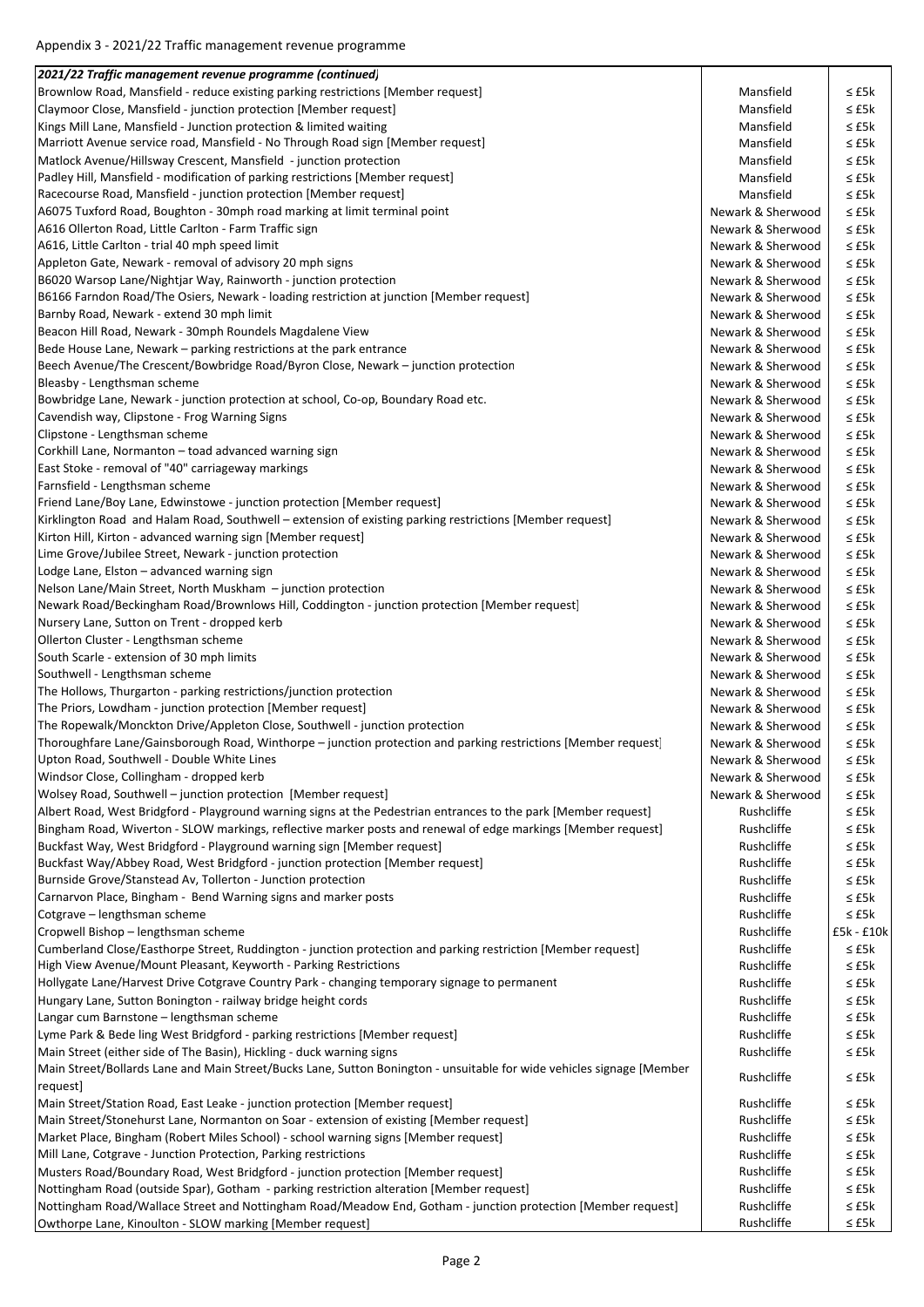| 2021/22 Traffic management revenue programme (continued)                                                                    |            |               |
|-----------------------------------------------------------------------------------------------------------------------------|------------|---------------|
| Platt Lane, Normanton on the Wolds - Unsuitable for HGVs warning signing [Member request]                                   | Rushcliffe | $\leq$ £5k    |
| Platt Lane/A606 Melton Road, Normanton on the Wolds - Redesign and reposition existing Give Way signage [Member<br>request] | Rushcliffe | $\leq$ £5 $k$ |
| Rugby Road (near Compton Acres), West Bridgford - parking restrictions [Member request]                                     | Rushcliffe | $\leq$ £5 $k$ |
| Smite Lane, Orston - Traffic Management measures over the bridge                                                            | Rushcliffe | $\leq$ £5 $k$ |
| Tollerton Lane (outside nos 20 to 24), Tollerton - carriageway edge lines on the SE side of the bend [Member request]       | Rushcliffe | $\leq$ £5 $k$ |
| Trevor Road, West Bridgford - Give Way markings and sign illumination [Member request]                                      | Rushcliffe | $\leq$ £5 $k$ |
| Walnut Farm Cottage and Main Road/Park Road, Barnstone - dropped kerbs [Member request]                                     | Rushcliffe | $\leq$ £5 $k$ |
|                                                                                                                             |            |               |
| Civil parking enforcement related schemes                                                                                   |            |               |
| <b>Enforcement remedial works</b>                                                                                           | Countywide | E25k-£50k     |
| Swinecote Road, Edwinstowe - TRO amendment                                                                                  | Newark     | $\leq$ £5k    |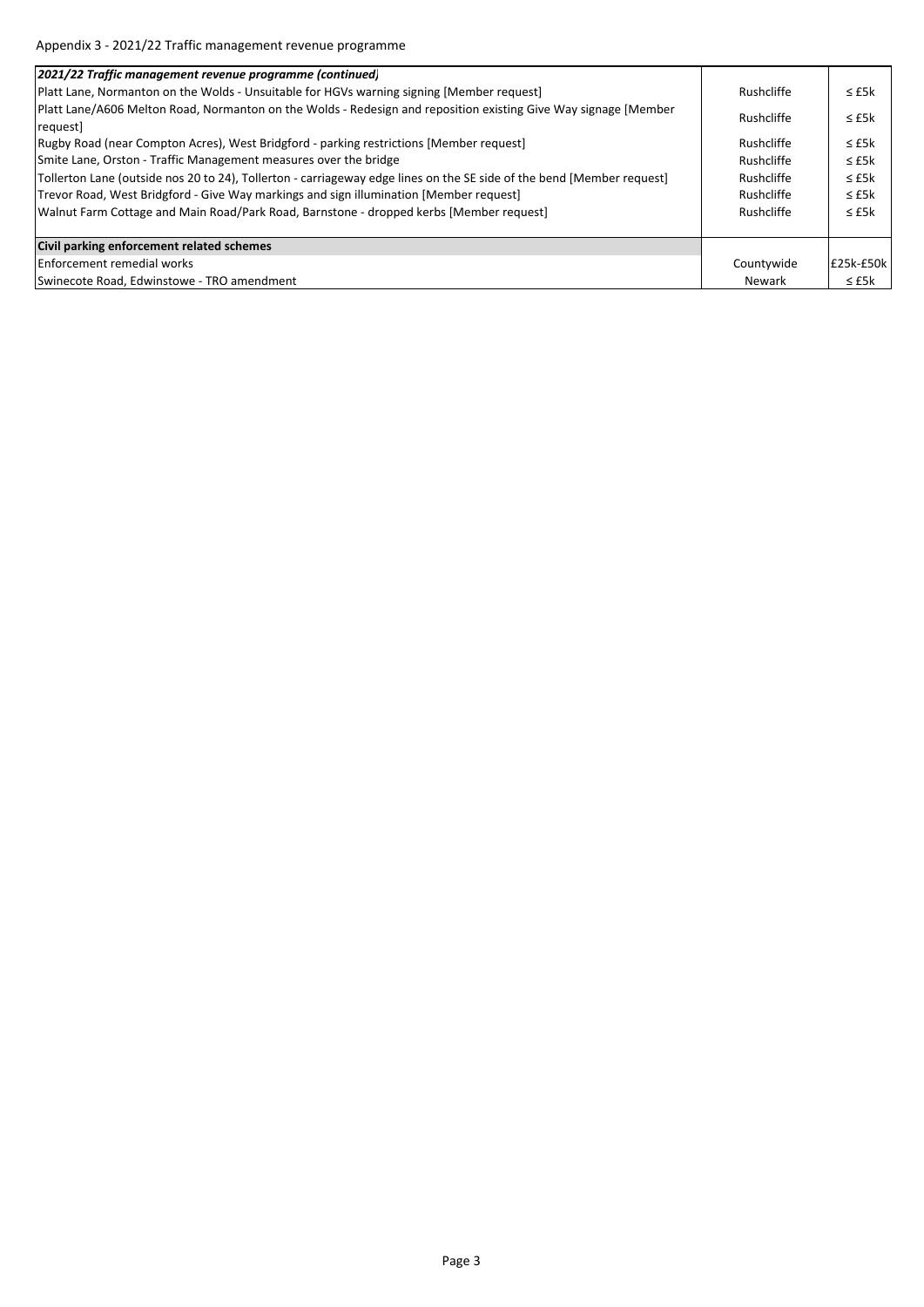| 2021/22                  | <b>Road Safety Issue</b>                 | <b>Target Audience</b>                                       | Key messages                                                                                                                                                                                                                                                       |                           | Activity / Event(s)                                                           | Campaign                  |                                                                    | Press Release / Publicity May<br>include local press, and social media |                                                                                                                                    |
|--------------------------|------------------------------------------|--------------------------------------------------------------|--------------------------------------------------------------------------------------------------------------------------------------------------------------------------------------------------------------------------------------------------------------------|---------------------------|-------------------------------------------------------------------------------|---------------------------|--------------------------------------------------------------------|------------------------------------------------------------------------|------------------------------------------------------------------------------------------------------------------------------------|
| Winter 2021              | <b>Winter Driving</b>                    | Drivers, Riders                                              | • Tyres                                                                                                                                                                                                                                                            |                           |                                                                               |                           |                                                                    | X                                                                      | Social Media & press                                                                                                               |
|                          |                                          |                                                              | · Weather related advice<br>• Attitudes to driving                                                                                                                                                                                                                 |                           |                                                                               |                           |                                                                    |                                                                        | releases                                                                                                                           |
|                          | Driver/Rider<br>Behaviour                | Drivers & Riders                                             | · Influences on your                                                                                                                                                                                                                                               |                           |                                                                               |                           |                                                                    | x                                                                      |                                                                                                                                    |
|                          |                                          | Drivers, Riders &                                            | driving/riding behaviour<br>• Designated Driver                                                                                                                                                                                                                    |                           |                                                                               |                           |                                                                    |                                                                        | Social Media & press                                                                                                               |
|                          | Drink / Drugs                            | Pedestrians                                                  | • Morning After                                                                                                                                                                                                                                                    |                           |                                                                               |                           |                                                                    | x                                                                      | releases                                                                                                                           |
|                          | <b>British Summer</b>                    | All Road Users                                               | • Change in driving conditions                                                                                                                                                                                                                                     |                           |                                                                               |                           |                                                                    | X                                                                      |                                                                                                                                    |
|                          | Time begins                              |                                                              | (commute)<br>· Appropriate reminders as traffic                                                                                                                                                                                                                    |                           |                                                                               |                           |                                                                    |                                                                        |                                                                                                                                    |
| Spring 2021              | Post COVID                               | All Road Users                                               | flow etc increases, returns to a<br>new norm'                                                                                                                                                                                                                      |                           |                                                                               |                           |                                                                    | x                                                                      |                                                                                                                                    |
|                          | Cycle Safety                             | Drivers                                                      | • Road positioning<br>Adult Pedal Cyclists, • Got your Back Campaign<br>• Cycle helmets                                                                                                                                                                            | X                         | NRSP Partnership events and<br>awareness raising                              | $\boldsymbol{\mathsf{X}}$ | NRSP Adult Cyclist campaign<br>"Got your Back"                     | X                                                                      |                                                                                                                                    |
|                          | Drink / Drugs                            | Drivers, Riders &<br>Pedestrians                             | · Designated Driver<br>· Euro 2021-Football<br>• Morning After                                                                                                                                                                                                     | X                         | Mocktails & advice events                                                     |                           |                                                                    | x                                                                      |                                                                                                                                    |
|                          |                                          | <b>Adult Pedal Cyclists</b>                                  | • Road positioning<br>· Got your Back' Campaign<br>• Conspicuity<br>• Cycle helmets                                                                                                                                                                                | X                         | NRSP Partnership events and<br>awareness raising                              |                           |                                                                    | X                                                                      |                                                                                                                                    |
| Summer<br>2021           | <b>Cycle Safety</b>                      | Teenage Pedal<br>Cyclists                                    | Riding on footway & road<br>positioning<br>Cycle helmets<br>Meet & Greet sessions in school                                                                                                                                                                        | X                         | Partnership events and<br>awareness raising                                   | X                         |                                                                    | x                                                                      |                                                                                                                                    |
|                          |                                          | E-scooters &<br>electric bikes                               | General safety (need to monitor<br>use)                                                                                                                                                                                                                            | X                         |                                                                               |                           |                                                                    | Χ                                                                      |                                                                                                                                    |
|                          | Pedestrian Safety                        | Pedestrians                                                  | . Use of crossings, safe place to<br>cross<br>• Distraction                                                                                                                                                                                                        | $\boldsymbol{\mathsf{x}}$ | NRSP Partnership events and<br>awareness raising                              |                           | X NRSP Older Pedestrians                                           | x                                                                      |                                                                                                                                    |
|                          | In Car Safety                            | Drivers &<br>Passengers                                      | • Car Seat advice<br>• Seatbelt wearing                                                                                                                                                                                                                            | X                         | Car Seat Advice Events                                                        | X                         | Promotion of seatbelt<br>wearing                                   | x                                                                      |                                                                                                                                    |
|                          | <b>Back to School</b>                    | All Road Users                                               | · Children on school journey<br>• Route planning                                                                                                                                                                                                                   |                           |                                                                               |                           |                                                                    | x                                                                      |                                                                                                                                    |
| Autumn                   | Eyesight                                 | All Road Users                                               | • Eye Health<br>· Vision Checks<br>• Eyesight Week                                                                                                                                                                                                                 | Χ                         | Partnership events<br>& Education sessions                                    |                           |                                                                    | x                                                                      |                                                                                                                                    |
| 2021                     | <b>British Summer</b><br><b>Time End</b> | All Road Users                                               | • Change in driving conditions<br>(commute)<br>• Use of lights (in working order)                                                                                                                                                                                  |                           |                                                                               |                           |                                                                    | x                                                                      |                                                                                                                                    |
|                          | Conspicuity                              | Pedestrians, Pedai<br>Cyclists &                             | . Visibility of road users<br>· Reflective & Hi Vis clothing                                                                                                                                                                                                       | x                         | RSE in schools                                                                |                           |                                                                    | Χ                                                                      |                                                                                                                                    |
|                          | <b>Winter Driving</b>                    | Drivers, Riders                                              | • Tyres<br>• Weather related advice                                                                                                                                                                                                                                |                           | X Partnership events                                                          |                           |                                                                    | X                                                                      |                                                                                                                                    |
| Winter 2022              | Driver/Rider<br>Behaviour                | Drivers & Riders                                             | • Attitudes to driving<br>· Influences on your<br>driving/riding behaviour                                                                                                                                                                                         | X                         | Partnership events                                                            |                           |                                                                    | x                                                                      |                                                                                                                                    |
|                          | Drink / Drugs                            | Drivers, Riders &<br>Pedestrians                             | • Designated Driver<br>• Morning After                                                                                                                                                                                                                             | X                         | Mocktails & advice events                                                     |                           |                                                                    | x                                                                      |                                                                                                                                    |
| <b>All Year</b><br>Round | Road Safety<br>Education                 | Primary &<br>Secondary Pupils,<br>Colleges &<br>Universities | • The resource package has been<br>developed for each year group<br>that can be delivered in person or<br>remotely online<br>• Road Accident data used to<br>target message appropriately for<br>each age group<br>· Particular emphasis on<br>Secondary age group | X                         | Freshers Fayres and<br>Partnership events in schools<br>or remotely delivered |                           |                                                                    |                                                                        | An occasional press release<br>may be considered for<br>X special circumstances or<br>events that promote the<br>'service' and NCC |
|                          |                                          | Adults of All ages<br>& Older Drivers                        | · Occupational Road Risk with<br><b>Businesses</b><br>including businesses • 'Drive On' workshop with Older<br>Road Users<br>• Adult events                                                                                                                        | Χ                         |                                                                               |                           |                                                                    |                                                                        | X As above                                                                                                                         |
|                          | Awareness<br>Raising                     | All Road Users                                               | • Messages appropriate to the<br>audience attending                                                                                                                                                                                                                | X                         | Public and Partnership<br>events                                              |                           |                                                                    |                                                                        | X As above                                                                                                                         |
|                          |                                          |                                                              | • Specific to target group e.g.                                                                                                                                                                                                                                    |                           | Partnership events                                                            |                           |                                                                    |                                                                        |                                                                                                                                    |
|                          | Partnership<br>Events &<br>Campaigns     | All Road Users as<br>appropriate                             | <b>Young Drivers</b><br>. Any activity will be 'data led'<br>• Key partners include 'NRSP' -<br>Nottinghamshire Road Safety<br>Partnership                                                                                                                         | X                         | <b>Supporting Police</b>                                                      | X                         | Road side campaigns &<br>targeted Police enforcement<br>operations | x                                                                      |                                                                                                                                    |